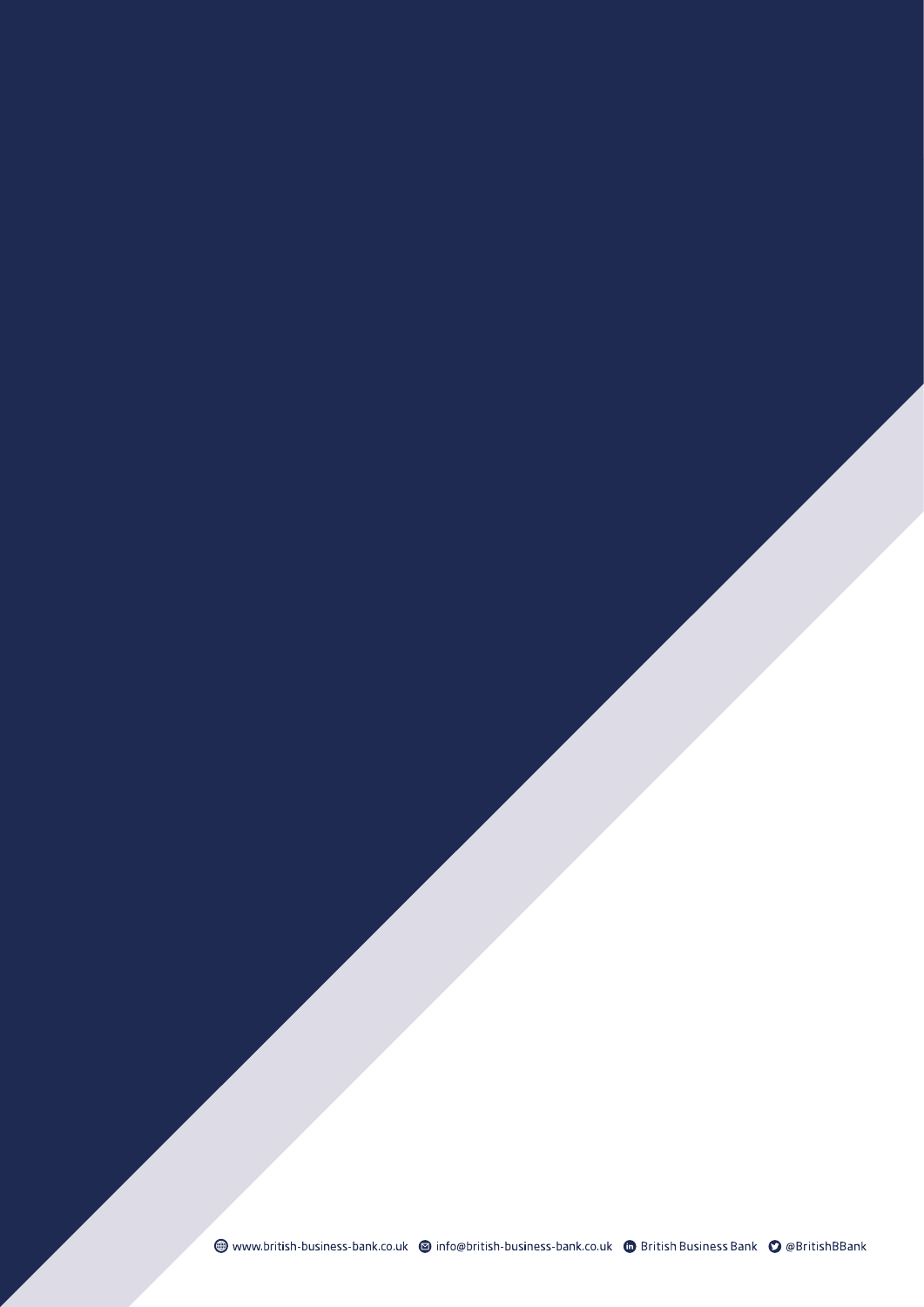# CONTENTS

- 3 FOREWORD
- 4 UK BUSINESS ANGELS ASSOCIATION INTRODUCTION
- 5 EXECUTIVE SUMMARY
- 7 1 INTRODUCTION
- 7 1.1 WHO AND WHAT ARE BUSINESS ANGELS?
- 8 1.2 SURVEY METHODOLOGY
- 9 2 THE UK BUSINESS ANGEL MARKET IS MATURING
- 9 2.1 BASIC DEMOGRAPHICS: GENDER, ETHNICITY, AGE
- 11 2.2 EXPERIENCE OF INVESTORS
- 13 2.3 VOLUME AND REGIONAL DISTRIBUTION OF INVESTMENT
- 15 2.4 USE OF SYNDICATES
- 17 3 ANGELS CONTINUE TO OFFER PATIENT AND SMART CAPITAL
- 17 3.1 PATIENT CAPITAL
- 18 3.2 SMART CAPITAL
- 20 3.3 ANGELS INVESTMENT DECISION MAKING
- 22 4 WHAT ARE THE CHARACTERISTICS OF RECENT INVESTMENTS?
- 22 4.1 DEAL STRUCTURE
- 24 4.2 INITIAL AND FOLLOW-ON INVESTMENT
- 27 4.3 INVESTMENT BY SECTOR
- 30 4.4 PERFORMANCE OF GROWTH AND TURNOVER
- 33 4.5 USE OF TAX SCHEMES– EIS AND SEIS
- 36 4.6 EXIT AND CHALLENGES
- 40 ABOUT US
- 42 ACKNOWLEDGEMENTS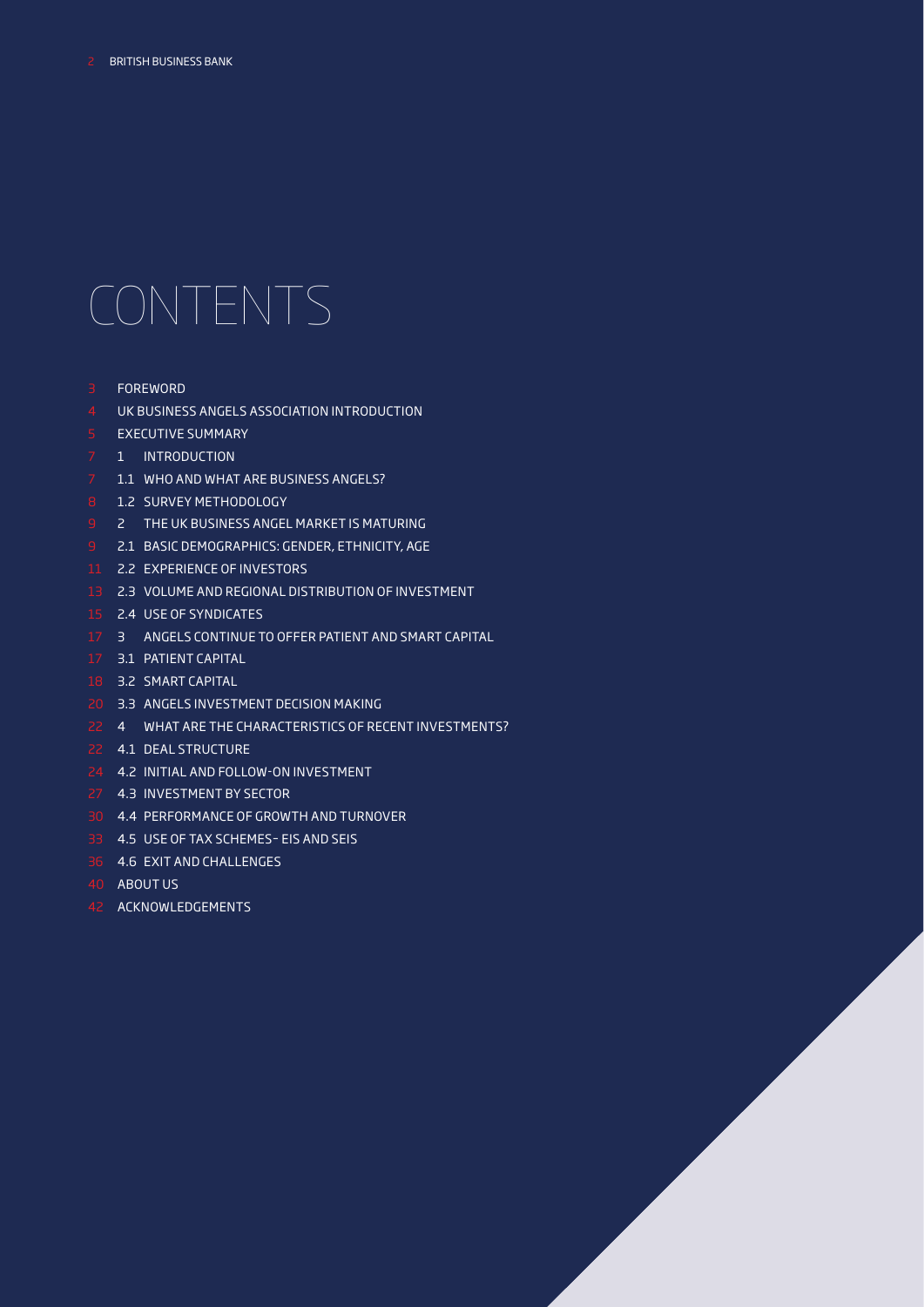

# $-\setminus \wedge$

KEITH MORGAN, CEO, BRITISH BUSINESS BANK

The British Business Bank, the UK's economic development bank, has a mission to improve fnance markets for smaller UK businesses. As part of that mission, it works to enhance the business angel eco-system across the country.

This report provides fresh insight into business angel investors in the UK. The right funding at the right time, coupled with the expertise that external angel investors can bring, is often the key to unlocking rapid growth for companies wanting to expand, diversify, or enter new markets. A vibrant and healthy business angel market is therefore a key ingredient for a successful national economy.

Business angel investments tend to be of a private nature. This has meant that data on this part of the market has often been hard to collate from conventional sources. For this research, the British Business Bank and the UK Business Angels Association undertook a direct survey of angels across the UK.

Our research gathered details of factors such as the background, expertise, portfolio composition and decision-making of over 650 individuals, creating a multi-faceted picture of the UK business angel population. This has enabled us to produce an in-depth analysis of the overall market.

It is clear from this report that angel investors play a vital role in the economy, bringing patient capital, business experience and skills to support the growth of smaller businesses. Encouragingly, the business angel market has been maturing, with the experience of the investors and the volume and value of investments made increasing in recent years.

The British Business Bank-supported Angel CoFund has played an important role in catalysing those angel fnance markets, enabling over £228m of investment in growing businesses since November 2011.

Our research finds, however, that regional imbalances exist in the location of angels and the investments they make. To address these imbalances, we are establishing a new commercial programme to support developing clusters of business angels outside London.

Alongside our existing programmes, we expect this new initiative to deliver further improvements in the UK's business angel fnance market, making it more dynamic and diverse.

I look forward to working with our partners to deliver these improvements, and to helping our smaller UK businesses to fulfl their growth potential.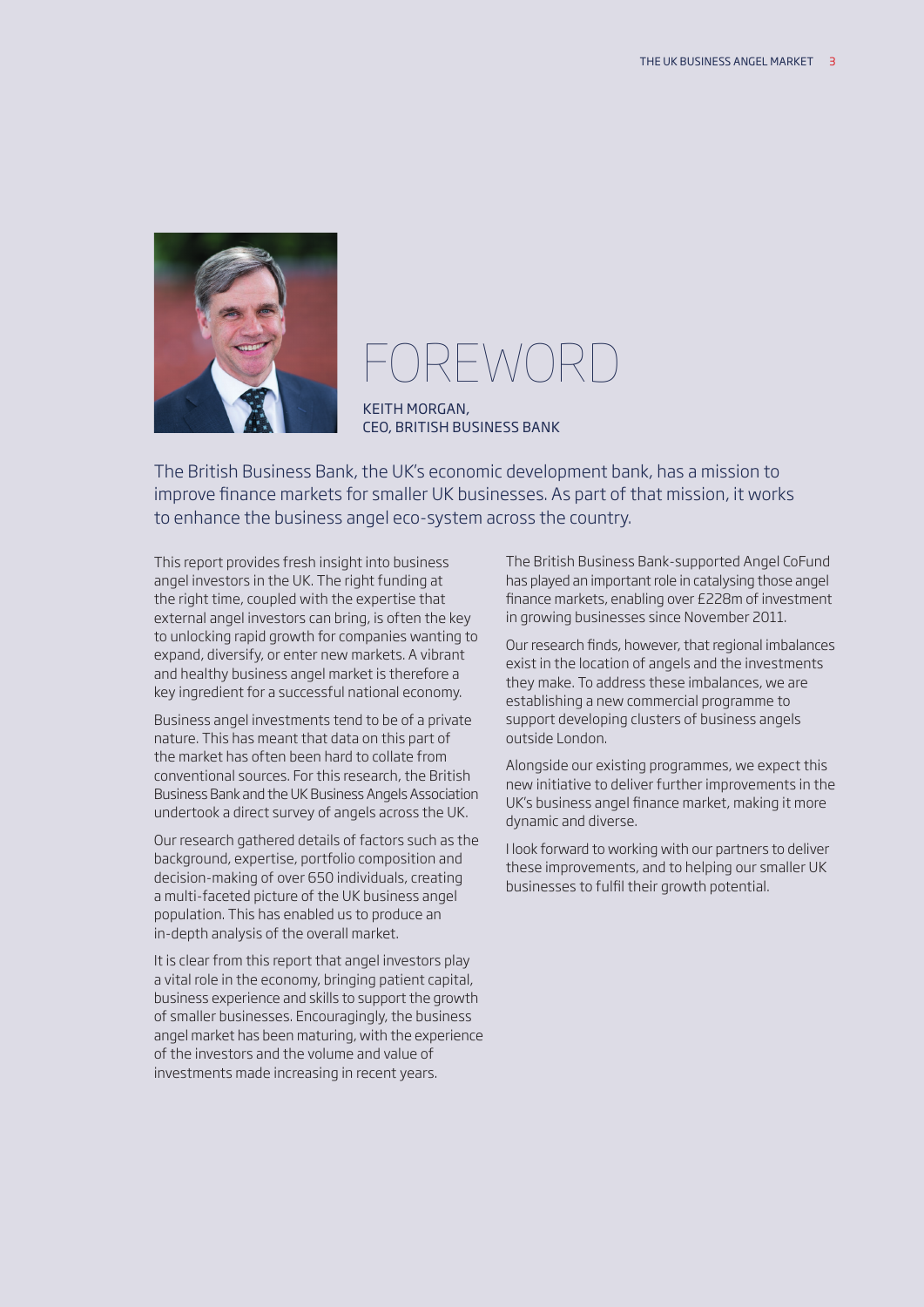

JENNY TOOTH OBE CHIEF EXECUTIVE UK BUSINESS ANGELS ASSOCIATION

 for the UK, working with over 15,000 angel investors, as well as VC funds, crowdfunding UK Business Angels Association is the trade body for angel and early-stage investing platforms, accelerators and the advisory community to build a connected entrepreneurial fnance ecosystem.

perspectives of angel investors here in the UK. Business Angel Investment is the most signifcant source of risk capital to support the early growth and scale-up of small businesses here in the UK, whilst it remains a challenge to understand the trends and developments in the angel market. I should thus like to express our great appreciation to the British Business Bank for supporting UKBAA with this vital new study of the investment behaviour and

With 658 Angel investors participating in the research, this is the largest sample of angel investors ever researched in the market to date and we are very grateful to all of those in our angel community who supported this survey. As may be seen in the findings below, there are hugely positive signs of continuing growth in the angel market, with 41% of angel investors having increased their level of investing in the 2016-17 tax year. With 69% identifying strong growth and scale-up of their investee businesses, exceeding their expectations. In addition, this research shows the continuing importance to the angel community of the EIS/SEIS scheme to support their investments and we welcome the new enhanced EIS scheme made available by the government to support investment in Knowledge Intensive Businesses.

 At the same time there remains an untapped pool of Nevertheless, despite these positive signs of growth, the survey reveals ongoing challenges for the market, with over 57% of angel investors based in London and the South East, whilst many regions continue to have an underserved level of angel investment. women angel investment. We therefore welcome

the British Business Bank's implementation of a major new fnancial instrument to leverage new regional angel groups, as well as the launch of a major new digital information hub to help companies around the UK to understand their fnance options for growth and scale-up.

At UKBAA, we are complementing these important initiatives with capacity building actions, including opening new Angel Hubs in key locations around the regions to provide a focal point for connectivity, awareness and education<sup>1</sup>. Our recently launched new national e-learning programme will also enable individuals to increase their knowledge and skills on how to be an effective angel investor<sup>2</sup>. In addition, we have implemented a major campaign to increase the level of women investors across the UK, including important research of women's perspectives on angel investing.

We look forward to working with the British Business Bank and all of the major players in the fnancial ecosystem to enable the angel and early-stage market to continue to grow and thrive across the UK in backing the nation's entrepreneurs.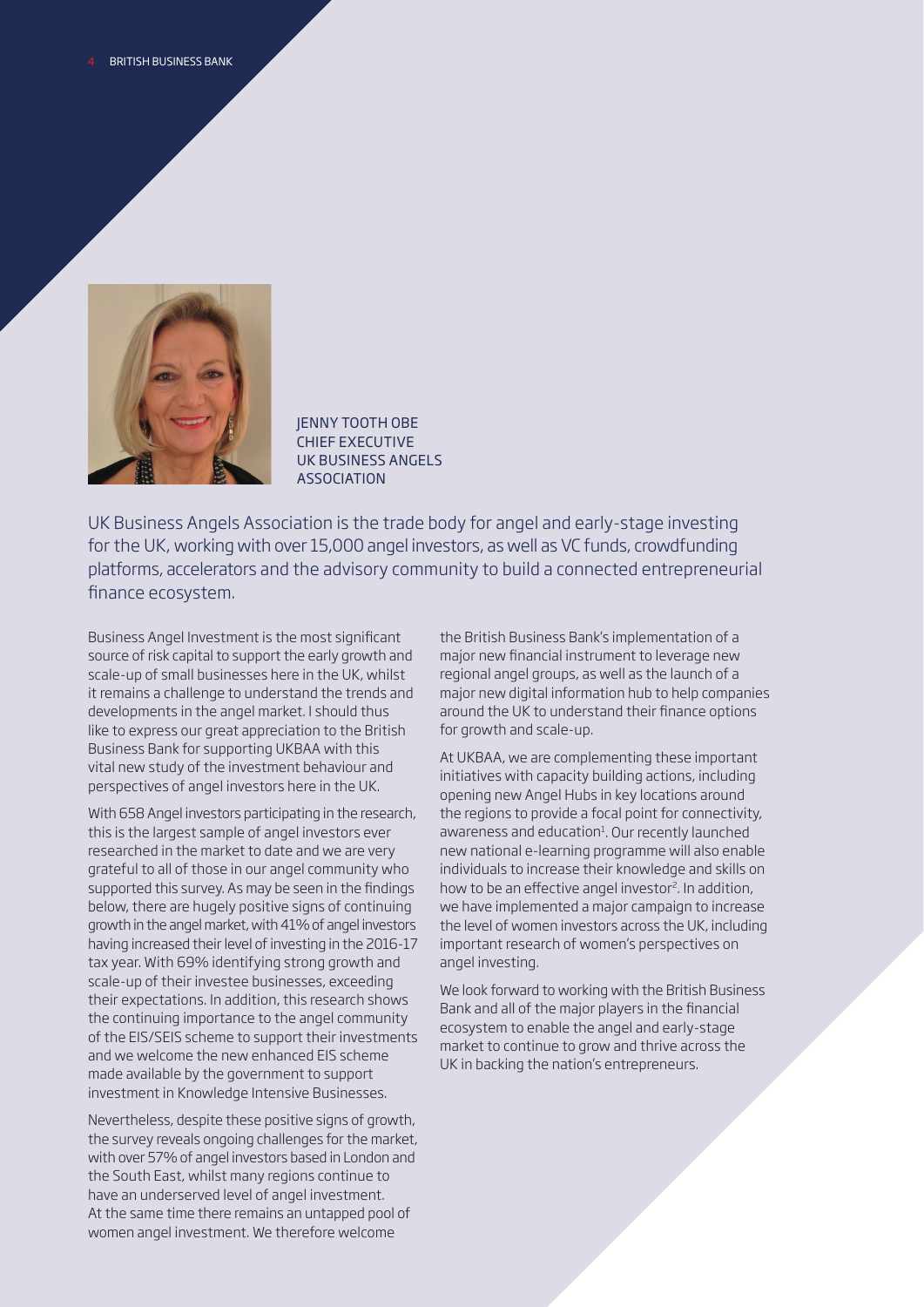# EXECUTIVE SUMMARY

The angel investor community in the UK is a growing and vibrant sector that brings together investors and entrepreneurs to help develop and grow businesses. Compared to other European nations the UK has the most mature business angel eco-system<sup>3</sup>, but in comparison to the US, there is still much ground to make up.

Business angels invest their own money into privately owned businesses with high-growth potential. Angel investors are also often referred to as 'smart capital' because, alongside the equity fnance they provide, they bring business experience, strategic advice and networking opportunities. The angel investors surveyed for this report make a signifcant time commitment to the businesses in which they invest. Business angels are increasingly investing through networks or syndicates and may also co-invest alongside other types of fnance.

This report presents the fndings of a new survey of business angels commissioned by the British Business Bank with support from UK Business Angels Association and run by IFF Research. The fndings refect the responses of over 650 business angels, making this one of the most comprehensive surveys of angels in the UK to date.

### The report highlights several key themes:

### The UK business angel market is maturing

The survey findings indicate that the business angel market is maturing, both regarding the experience of investors and the volume and value of investments the investors are making. More than half of angels have more than five years' experience as an investor and over 600 business angels made more than 2,500 equity investments in 2016-17, although many of those were part of a syndicate investment. The high level of respondents using business angel syndicates as an investment vehicle is another indication of the maturity of the angel market eco-system. Almost four out of fve business angels invested as part of a syndicate.

### Angels continue to offer patient capital to smaller businesses

In 2017 the Patient Capital Consultation identifed and quantifed the lack of funding for scaling-up companies in Britain.4 This research demonstrates that angels are a source of patient capital<sup>5</sup> and help provide fnance for scale-up companies. The average duration of an angel's investments is six years. This helps align entrepreneurs' and angels' incentives to secure the long-term success of the business.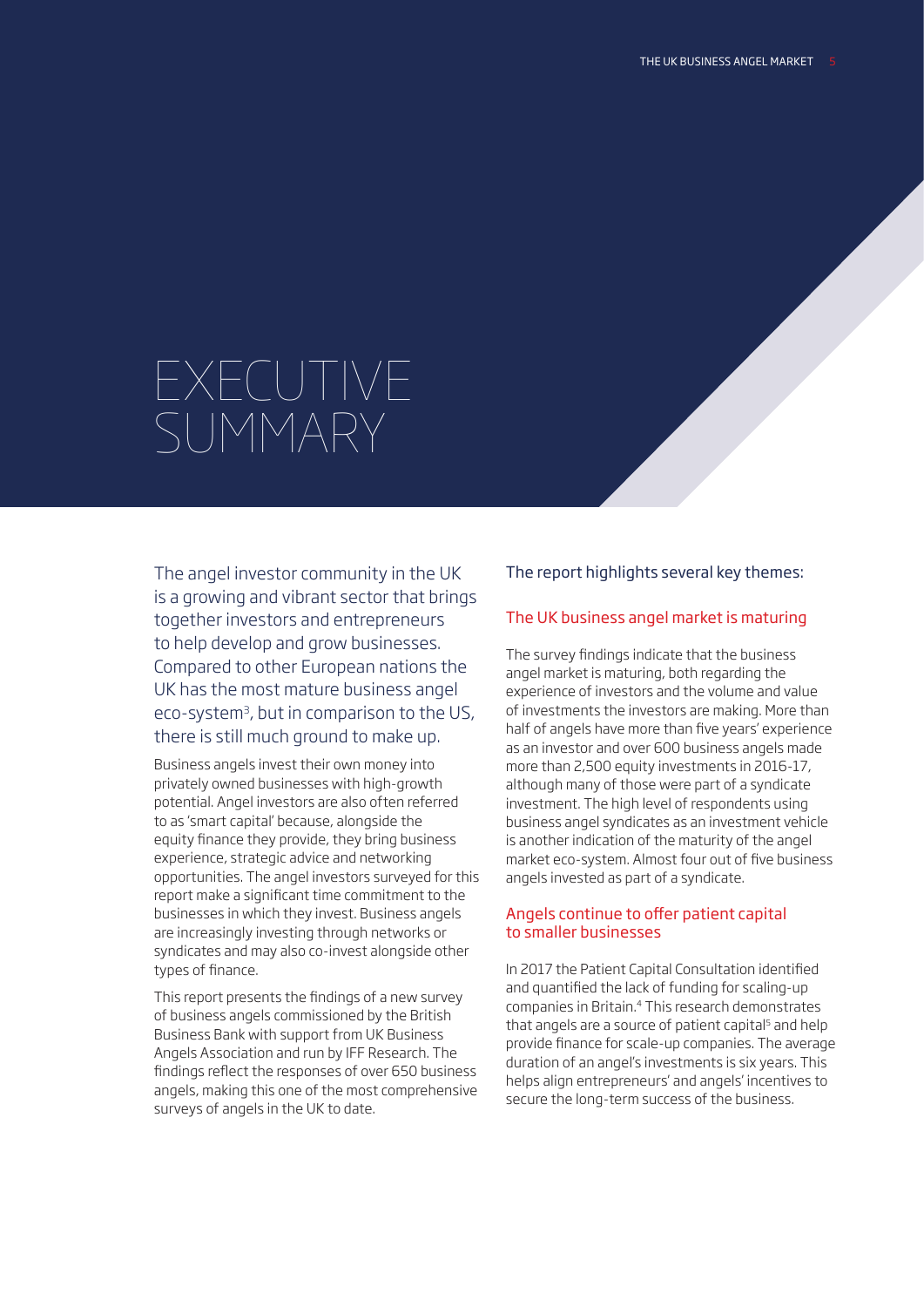### Angels invest in future entrepreneurs beyond the business plan

Many entrepreneurs with an unproven business plan struggle to fnance their ideas. Angels assist these entrepreneurs and help them to fourish with initial and follow-on capital to further fnance the entrepreneur's business. The survey fndings confrms angel's investment decisions are based on their assessment of the individuals running the business, as well as the business plan. Almost all of the investors (93%) think it is essential that entrepreneurs have relevant skills and experience, with a similar number (89%) emphasising the importance of the potential of the business to achieve growth and scale.

### Business angels and the businesses supported are concentrated in London and the South East

The so-called golden triangle between London-Cambridge-Oxford is where most UK angels are located, and where they tend to invest. Over half (57%) of angels are based in London and the South East, with the majority (80%) of London based angels making at least one investment in London. But angels elsewhere are also attracted to investing in London with 63% of non-London based investors making at least one London based investment.

investment through the Business Finance Guide. These themes highlight the important role of angel investment in the UK economy. Since its inception, the British Business Bank has been active in supporting angel fnance. Through the Angel CoFund, investment is provided alongside syndicates of business angels to support business with strong growth potential. On the demand side, we raise awareness of business angel

the means to overcome them. In last year's Budget 2017, As part of the Patient Capital Consultation, the government consulted on potential barriers to accessing fnance and the Chancellor announced an action plan to unlock over £20 billion to fnance growth in innovative frms over 10 years. This plan allocated additional resources to the British Business Bank in response to the Patient Capital Review. The British Business Bank will be launching a commercial investment programme to support developing clusters of business angels outside London.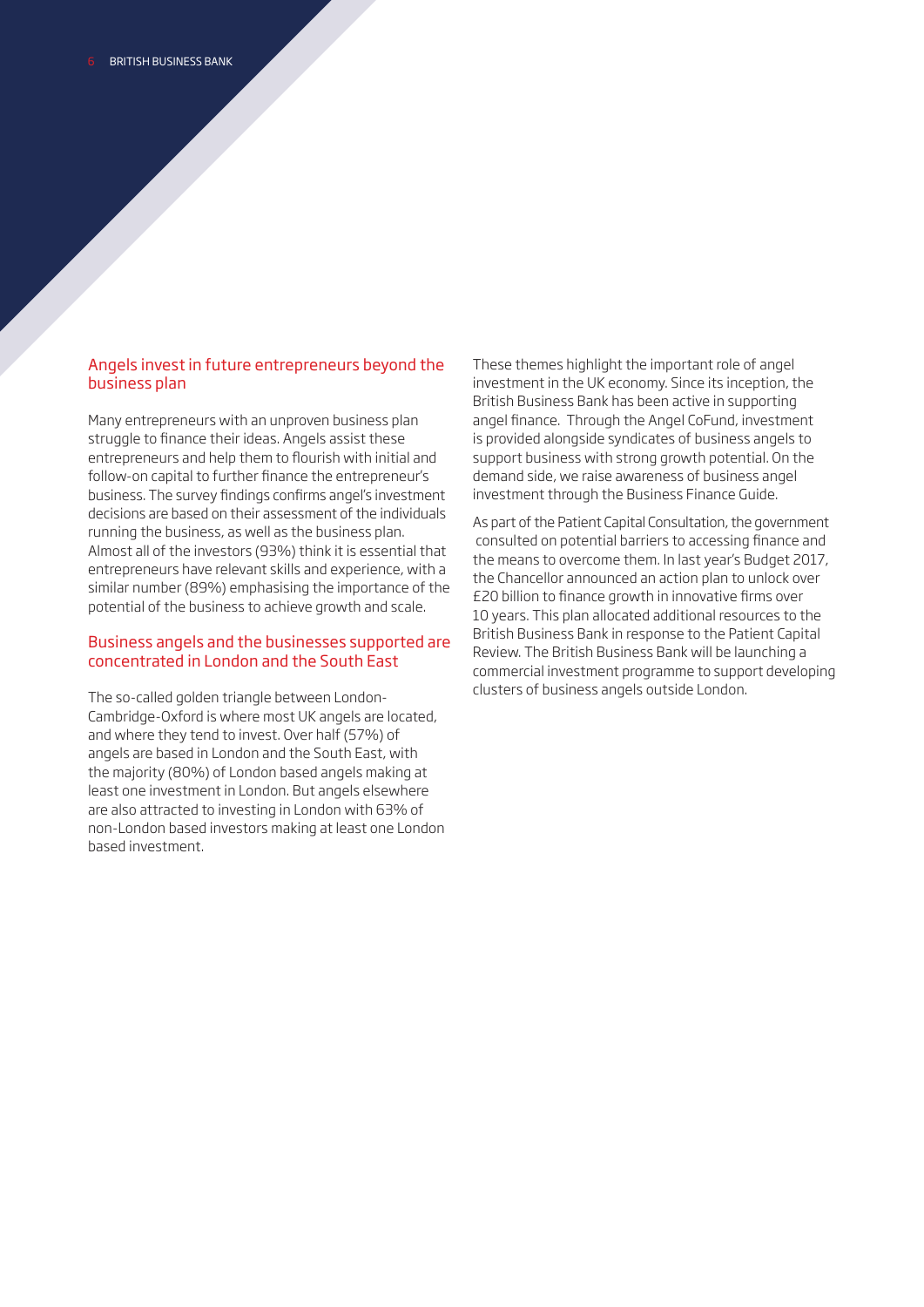# Introduction

This chapter provides a high level overview of business angels and their contribution to the economy (section 1.1). It then introduces the new survey that gives insight into angel activity in the UK (section 1.2).

## 1.1 Who and what are business angels?

Business angels are individuals who make equity investments in businesses with growth potential. These can either be businesses in the early stages of development or in established companies looking for expansion capital. Angels can invest on their own, or through an angel group/syndicate. Most commonly, angels invest in these syndicates via a lead angel. Angels can provide multiple rounds of fnance and frequently co-invest with other sources of equity.

Business angels provide two key assets. One is 'smart capital' where they offer their business experience and networks to pivot early-stage businesses to a higher growth trajectory. For example, they will often take a non-executive board position in the company. The second is 'patient capital' because to develop the business in this way takes time. Therefore, by acting as long-term investors, angels can play a signifcant role in getting innovative businesses ideas off the ground. For a growing business, this combination of expertise and capital can be crucial for success.

The angel investment market tends to be less sensitive to economic cycles<sup>6</sup>, and they tend to invest locally, resulting in potentially broader regional coverage of investment compared with venture capital<sup>7</sup>.

Business angels make a signifcant contribution to the UK economy. For example, Oxford Economics have estimated the economic impact on the UK of frms using venture capital or business angel fnance or both. This analysis identifed 15,000 angel-backed businesses over five years to 2015. It estimated that angel supported businesses had a turnover of over £9bn, contributed £4.5bn to GDP and created 69,700 full-time equivalent jobs in the UK economy.8

This report draws on a new business angel survey, commissioned by the British Business Bank and the UK Business Angel Association. It provides a comprehensive update on business angel market developments since the publication of the Nation of Angels report.<sup>28</sup>

### What is the profile of the typical business angel?

- The typical business angel in the UK is male, white and are most likely to live in London.
- The average age of respondents to the survey is 52 years old.
- Business angels are highly experienced with 8 years of investment experience.
- The median initial investment is £25,000, and the median follow-on investment is £7,500.
- On average this typical angel spends 1.6 days a week in the new business they invest in and holds their investment for 6 years.
- Typically, this angel makes efective use of the EIS and SEIS scheme.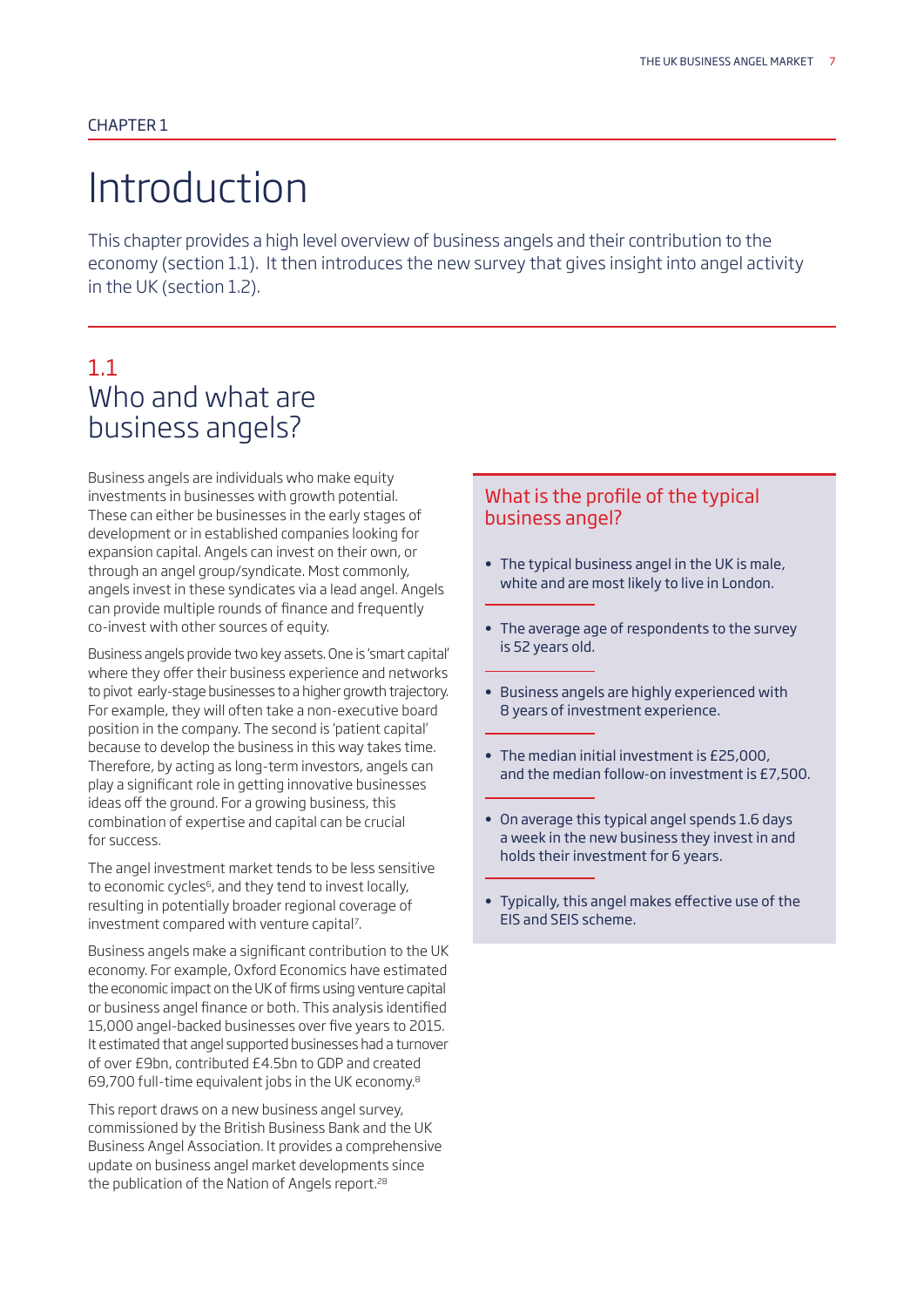### 1.2 Survey methodology

The survey was promoted extensively by the UK Business Angels Association and the British Business Bank, via direct telephone and email contact with the UK Business Angels Association's contact list, as well as via social media. Emails were sent to individual angels, leads for existing angel syndicates and over 70 business angel networks.

Screening questions ensured that respondents were limited to current, active business angels that made one or more investments over the last three fnancial years. The online survey contained 12 questions, consisting mostly of multiple-choice questions.

All 658 online respondents were invited to opt-in to take part in a more detailed telephone interview, by sharing their contact information at the end of the online questionnaire. As a result, 159 follow-up telephone interviews were conducted by IFF Research. Responses were linked for those individuals that completed both the online and telephone questionnaires.

Every effort was made to reach as wide an audience of active angel investors as possible. However, as there is no comprehensive database of business angels, we cannot be sure that the results are perfectly refective of the overall population. These results, therefore, require careful interpretation and direct comparisons with previous studies, including Nation of Angels<sup>9</sup> need to be treated with caution. That said, this research represents a detail snapshot offering insights into the attitudes, motivations and activities of business angel investors and the companies they invest in.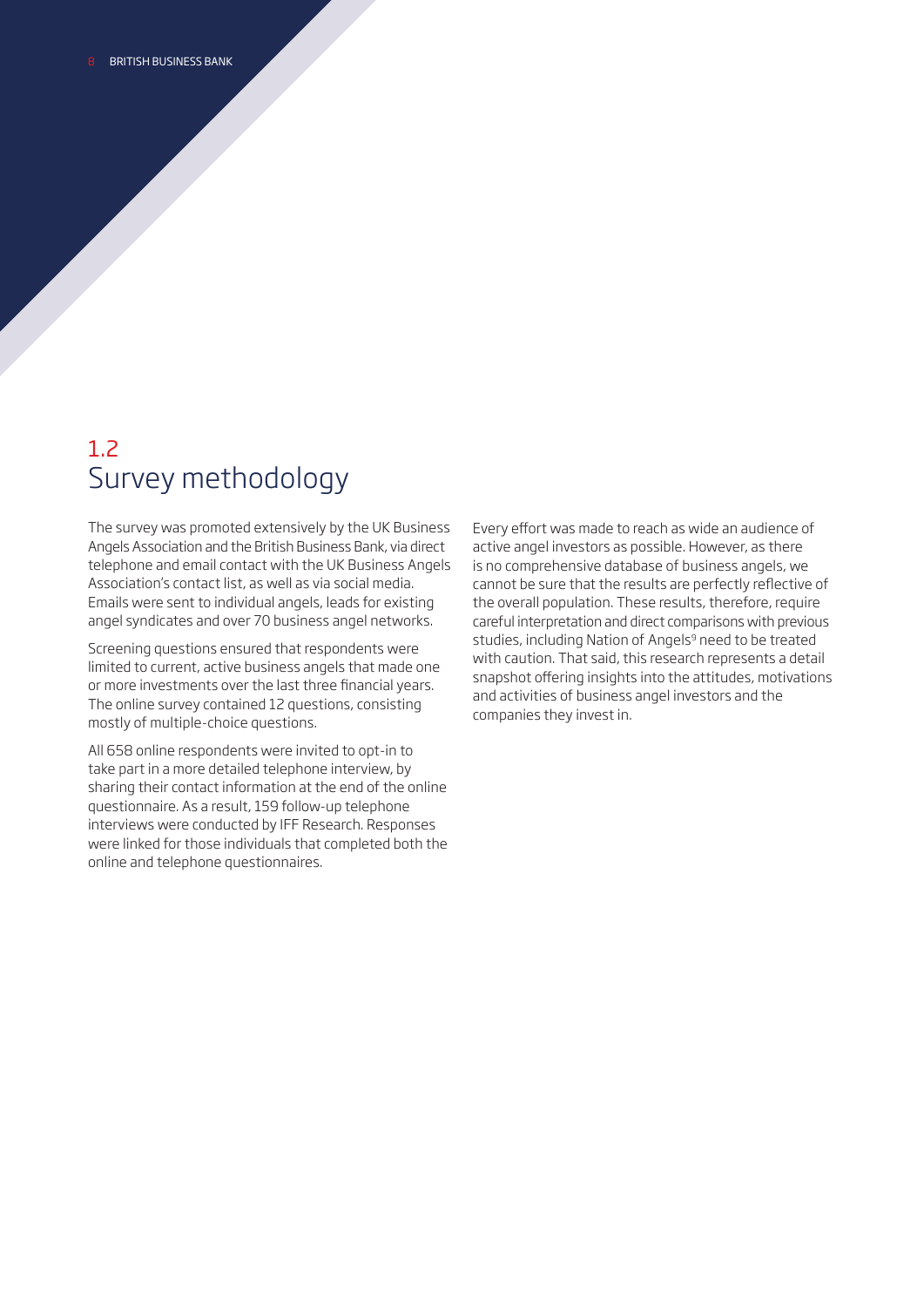# The UK business angel market is maturing

experience of investors and the volume and value of investments those investors make. The survey fndings suggest that the UK business angel market is maturing, in terms of the This chapter reviews the basic demographics of the angels surveyed (section 2.1), before considering the experience of angels (section 2.2). Turning to the scale of angel activity, section 2.3 reviews the volume and regional distribution of those investments. Finally, this chapter highlights the extensive use of syndicates as an investment vehicle (section 2.4).

### 2.1 Basic demographics: gender, ethnicity, age

A majority (91%) of the survey respondents are male (figure 2.1). However, it is important to note that just prior to this survey the UK Business Angels Association participated in an European-funded programme, Women Business Angels for Europe's Entrepreneurs (WA4E) – The Barriers and Opportunities for Women Angel Investing in Europe<sup>10</sup>. This may have skewed the data due to survey fatigue amongst female angels. It is noteworthy that the WA4E women angel survey has a higher number of female respondents in the UK than our survey. $11$ Nevertheless, these results are consistent with prior research in showing gender diferences in participation in angel investment.<sup>12</sup>

Gender diferences in angel investment are likely to be tied to broader contextual or structural factors such as social norms and labour market structures. The survey results suggest female angels can be concentrated in London, with around half of the total number of such respondents being London-based. The survey also shows that female angels have made less investments with the majority (51%) having made fve or fewer investments in total, compared with 41% of men.

any other ethnicity (figure 2.2).<sup>13</sup> Out of the 658 angels, only 45 (7%) identifed themselves as any other ethnic group. In contrast, the UK 2011 Census reports that 13% of the population can be grouped as

### FIG 2.1 Business angels by gender

*Source: B2. How would you best describe your gender? (online survey, n=650)* 

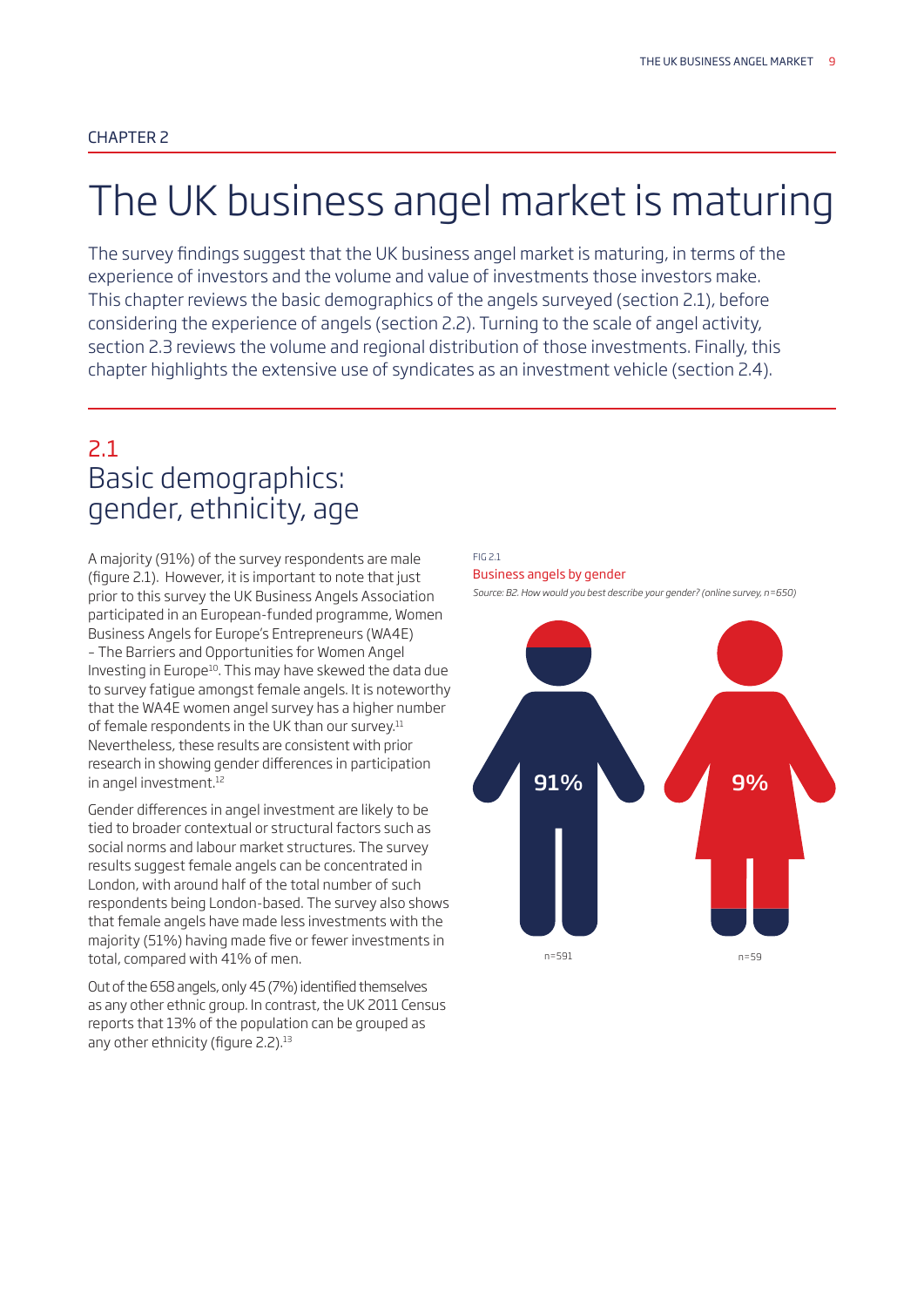### FIG 2.2 Business angels by ethnicity

*Source: B3. What is your ethnic group? (online survey, n=635)* 



### FIG 2.3 Business angels by age *Source: B1. Please indicate your age (online survey, n=653)*



The lack of gender and ethnic diversity amongst UK angels may have an impact on the entrepreneurs receiving funding. Evidence from the United States suggests that individuals tend to invest in "people like them"14. The WA4E female investor survey found that female angels are more likely to invest in female founders. Therefore, the positive efect of a more diverse angel investor community could help broaden the range of entrepreneurs receiving equity fnance into their businesses.

A typical angel has amassed some wealth over the years by achieving a successful business-oriented career, but there are also individuals who have inherited capital. Angels are represented across all age bands, but most are concentrated in middle and older age brackets. 75% of angels are between the age of 45 and 64 where most free investable net wealth would be expected, whilst 25% are between the age of 18 and 44 which shows an emerging cohort of younger angel investors (figure 2.3).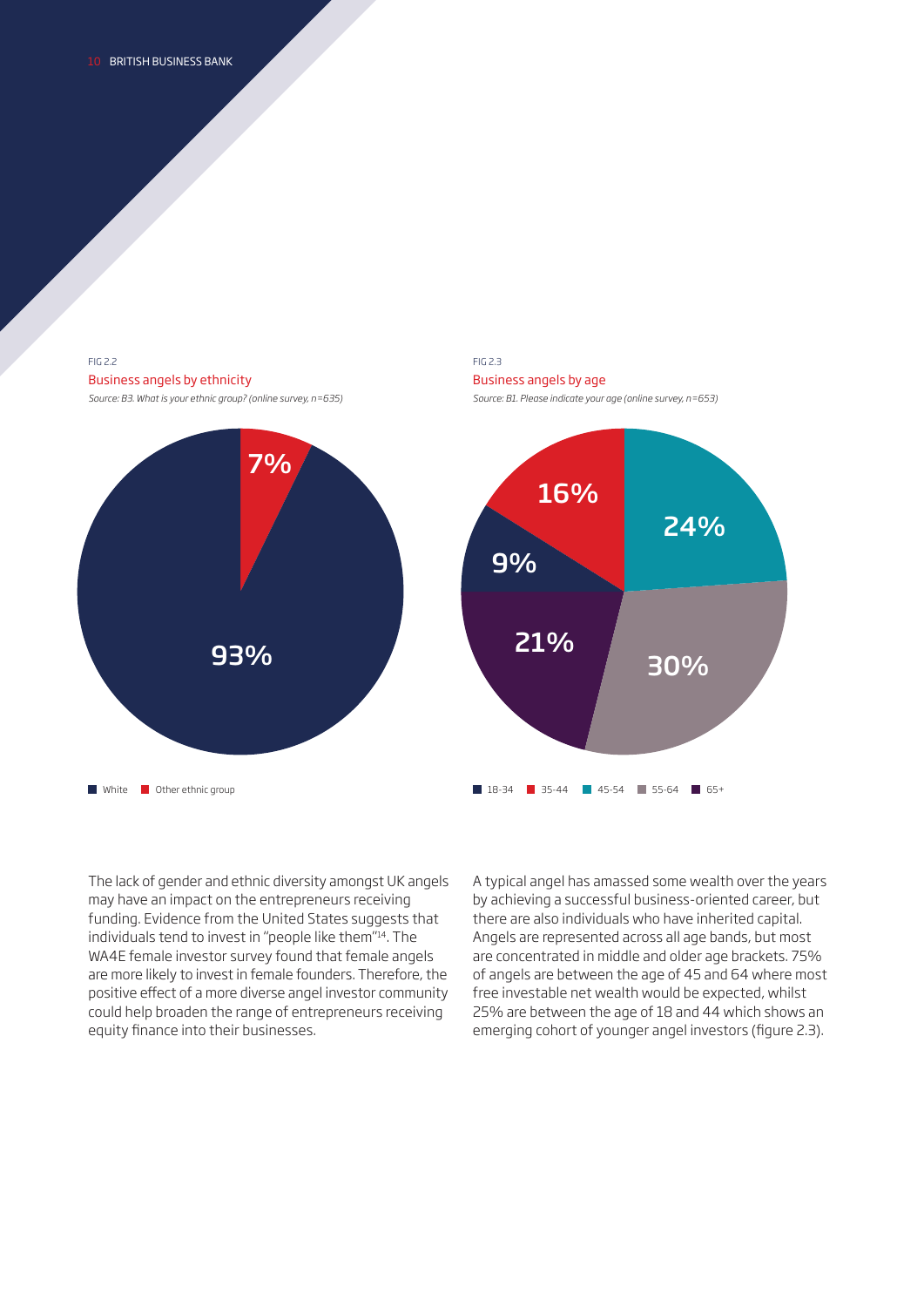### 2.2 Experience of investors

The maturity of the business angel is demonstrated by the finding that more than half (56%) have five or more years of experience as an angel investor. However, the business angel market has also seen a steady fow of new investors entering in recent years, with 17% of the surveyed angels entered the market in the last two years, alongside the more experienced investors (figure 2.4).

#### FIG 2.4

### Business angels by experience

*Source: A1a. How long have you been investing as a business angel? (telephone survey, n=159)* 



Angels in the survey have on average around 8 years of investing experience, with the majority of angel investors holding a portfolio of investment in more than 5 companies  $(fiaure 2.5)$ .

The allocation of assets to angel investment varies between angels, accounting for a mean score of around a ffth (19%) of their total investable assets (figure 2.6).

### FIG 2.5

### Total number of investments ever held

*Source: A1. Total number of investments ever held (online survey,, n=658)* 

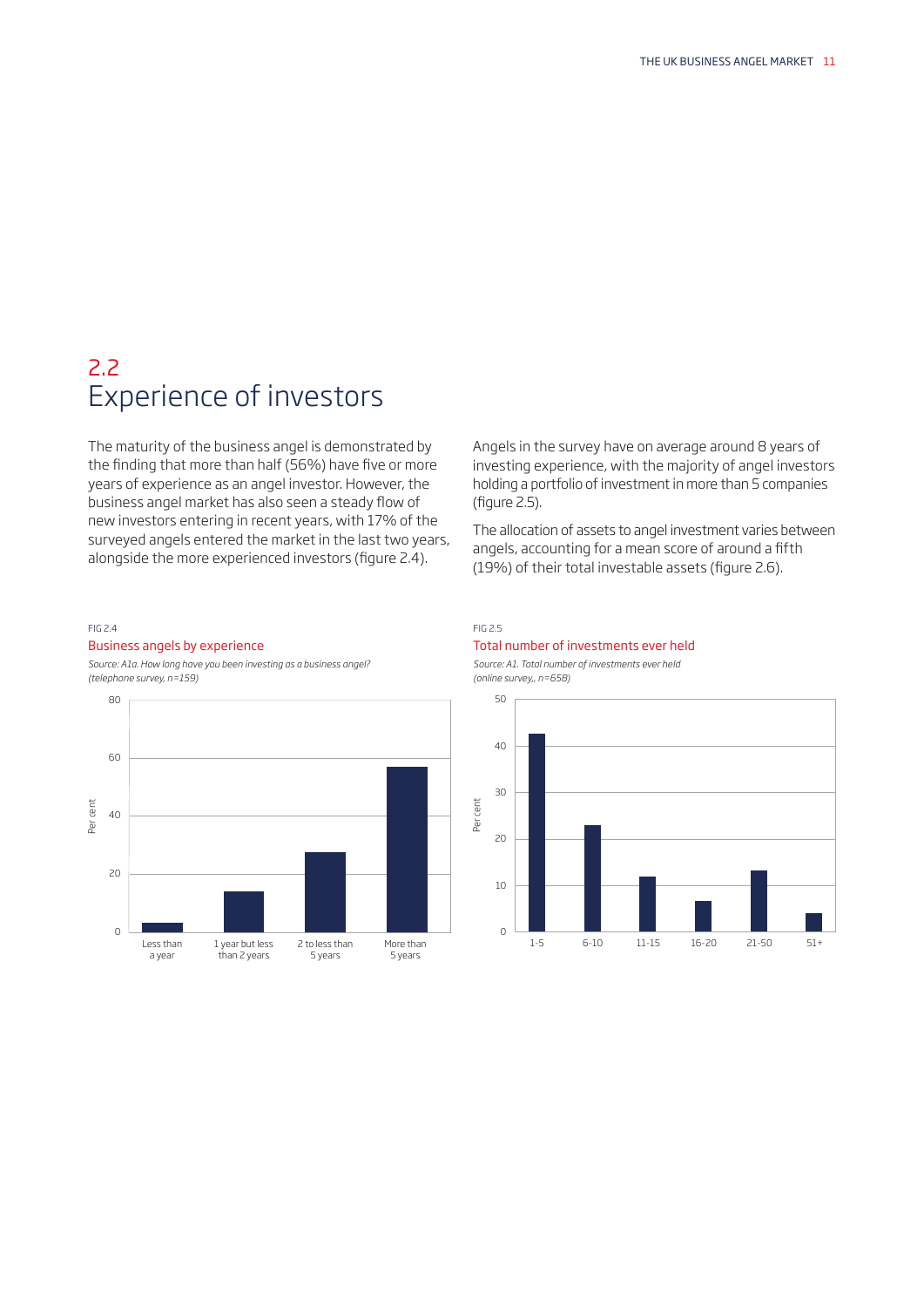### FIG 2.6

### Investable assets allocated to business angel investment

*Source: A2. Approximately what percentage of your investable assets do you allocate to business angel investment? (telephone survey, n=159)* 



Dividing the survey respondents into two groups by experience of more than five years and less than five years demonstrates the extent to which angels allocation to angel investment increases over time.The more experienced angels invest 22% of their investible assets while the less experienced ones invest 14% (figure 2.7).

### FIG 2.7

### Investable assets allocated to business angel investment by experience

*Source: A2. Approximately what percentage of your investable assets do you allocate to business angel investment? (telephone survey, n=159)* 



The survey fnds a positive relationship between angel's experience and the volume of investment. Compared to the findings in the previous Nation of Angels study<sup>15</sup>, this group of angels is more experienced in both the number of investments made and in the number of years' operating as an angel, demonstrating the increasing maturity of the business angel population.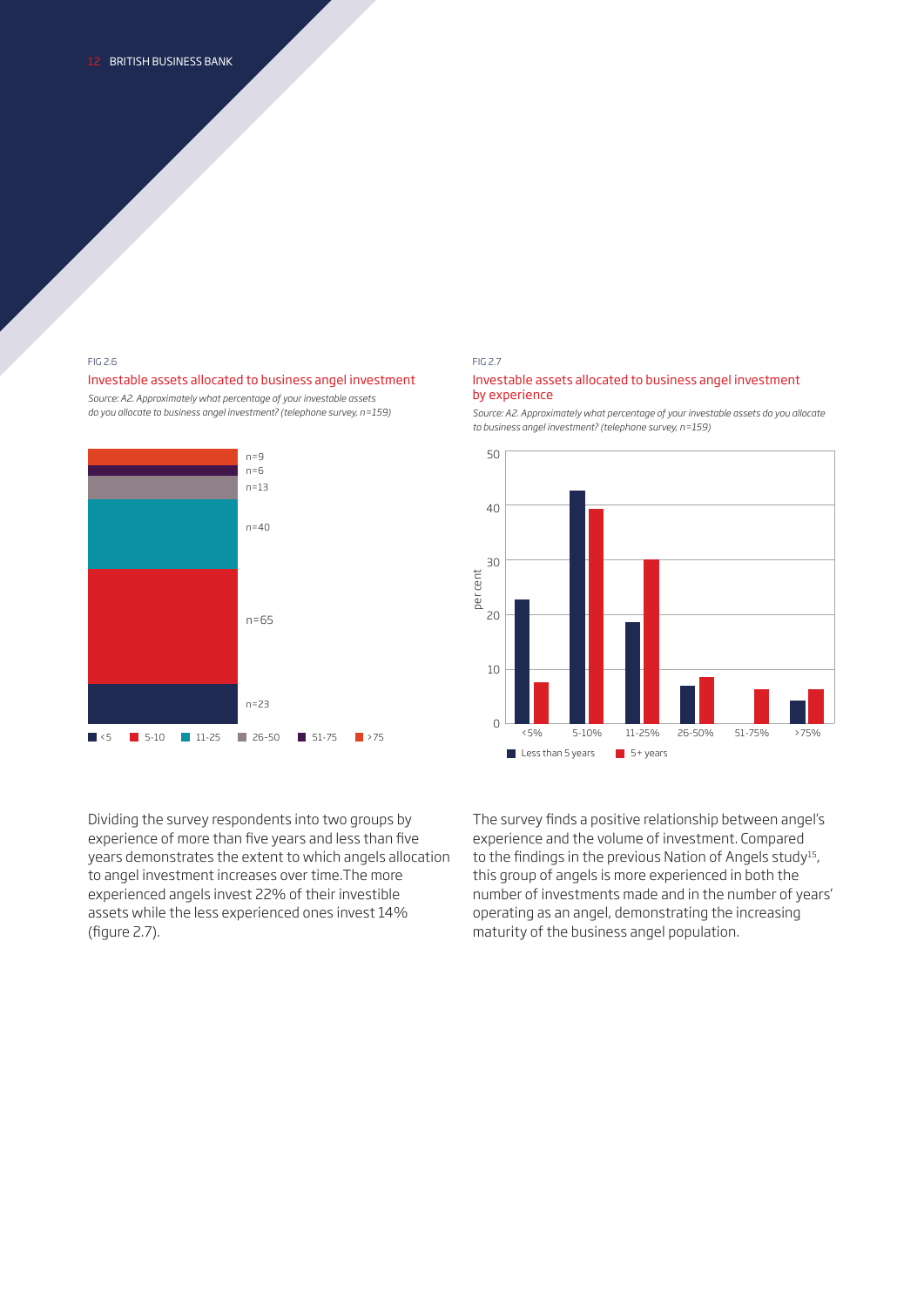### 2.3 Volume and regional distribution of investment

This section investigates the amount of investment made by each angel investor during the year and the regional breakdown of investments.

In the 2016-17 fnancial year, 69% of angels invested in between 1 and 5 companies, with a median number of two investments. Only 9% made no investments over this period but had invested in the previous two years, while a small group (7%) made more than 10 investments. In total the 643 investors have made more than 2,500 investments, although the total number of businesses receiving investment is unclear as many investors work together in syndicates.

### FIG 2.8

### Value of angel investments made

*Source: A7 Summary. What was the total approximate value of the angel investments you made? (online survey, n=564)* 



The survey asked business angels to share the approximate total value of investments made during the 2016-17 financial year (across all deals). As shown in figure 2.8, just over half (53%) of angels invested less than £50,000 over the year, while 28% invested more than £100,000.

be higher as angels invest in syndicates.<br><sub>FIG 2.9</sub> Figure 2.9 presents the number of investors grouped by the value of their initial investments. This demonstrates the very wide range of investment commitments, from less than £10,000 to over £1million. The average angel investor invests a median of £25,000, however the aggregate amount received by the business will often

### Value of angel investments made as initial investment



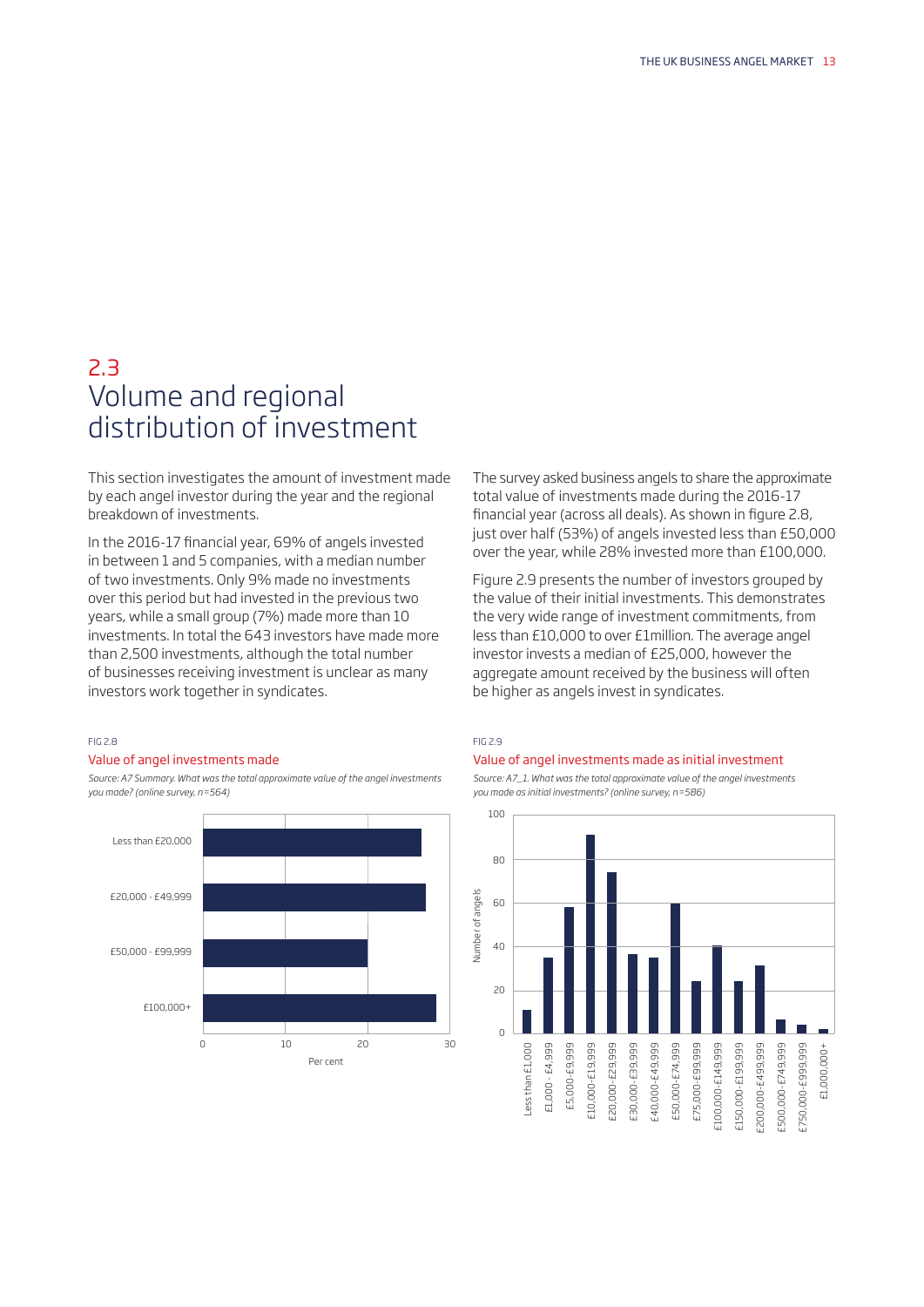FIG 2.10 FIG 2.11

### Volume (in £) of angel investment in the 2016-17 tax year Number of companies invested in for each location compare to the previous tax year and location of business angels



*Source: A8. How does the volume (in £) of your angel investments in the 2016-17 Source: A11a. Total number of companies invested in for each location during the tax tax year compare to the previous tax year? (online survey, n=586) year ended 5th April 2017 (online survey, n= 2568 deals) and B4. Where do you live? (online survey, n=658)* 



investment in the 2016-17 tax year compared to the previous year. Most angels invested at least as much in 2016-17 as the previous year, with 41% reporting that they invested more (figure 2.10).

Taken together, these results present a positive picture of growth in number and value of investments made to support small and growing businesses.

 2.11), the survey results suggest that there is a lack of in London and the South East, with only 7% of angels responding to the survey being based in the Midlands, and 7% in the North of England. Scotland accounted for a Midlands. 80% of London based UK angels made at least one investment in London, compared with 63% of Moving on to the regional distribution of angels (figure angel investment outside the so-called golden triangle of London-Cambridge-Oxford. 57% of angels are based greater share of respondents (8%) than the North or the non-London based angels in 2016-17.

The survey also asked each angel how their volume of Interms of deals, 23% were reported to be in an 'unknown' region, of which 4% of angels didn't know the region of at least one of their investments in the most recent tax year. A possible interpretation for this is that individual angels in a network may not have been able to recall the location of every investment in which they participate when they completed the survey.

> The concentration of angels in London is a constraint for companies across the UK being able to access investment opportunities. To increase the opportunities for entrepreneurs across the UK to access angel fnance, the British Business Bank will be launching a commercial investment programme to support developing clusters of business angels outside London.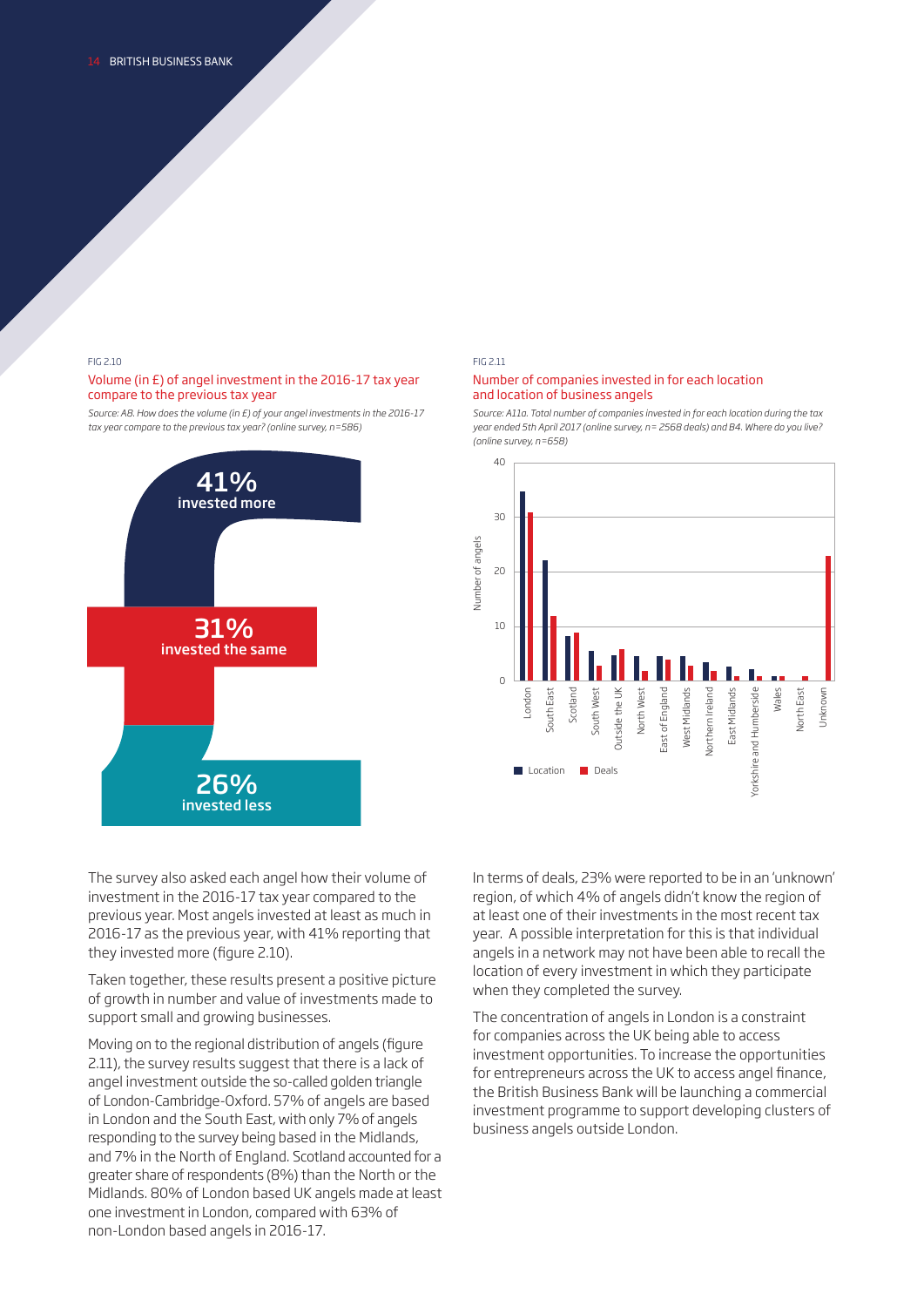## 2.4 Use of syndicates

Syndicates are an increasingly common route to investment for angels in the UK. The survey reveals that 79% of angel investment take place as part of a syndicate. A syndicate enables angel investors to pool their risks, knowledge and skills. The use of a syndicate also helps companies to gather a greater level of funding than what they could have achieved otherwise. This, therefore, widens the portfolio of potential deals for an angel. More difficult investments, due to financial size or screening process, can be undertaken by a larger syndicate. Moreover, syndicated angels can invest a smaller share of their wealth into any individual start-up, thus mitigating risk through diversifcation.

The survey asked angels how many investments during the 2016/17 fnancial year they made as part of a syndicate. The survey shows that a quarter of angels invested in 3 to 5 companies via a syndicate and only 21% didn't participate in any syndicate. This high rate of syndicate participation should be read with caution as the survey was distributed around some syndicate groups. It is less likely that those angels investing on their own will have been reached by this survey.

### "Ideally, I'd like to see fellow angels coming in, I don't like investing on my own, but have done it."

### FIG 2.12

Percentage of companies invested in as part of a syndicate

*Source: A5. How many of the companies that you have invested in were made as part of a syndicate? (online survey, n=574)* 

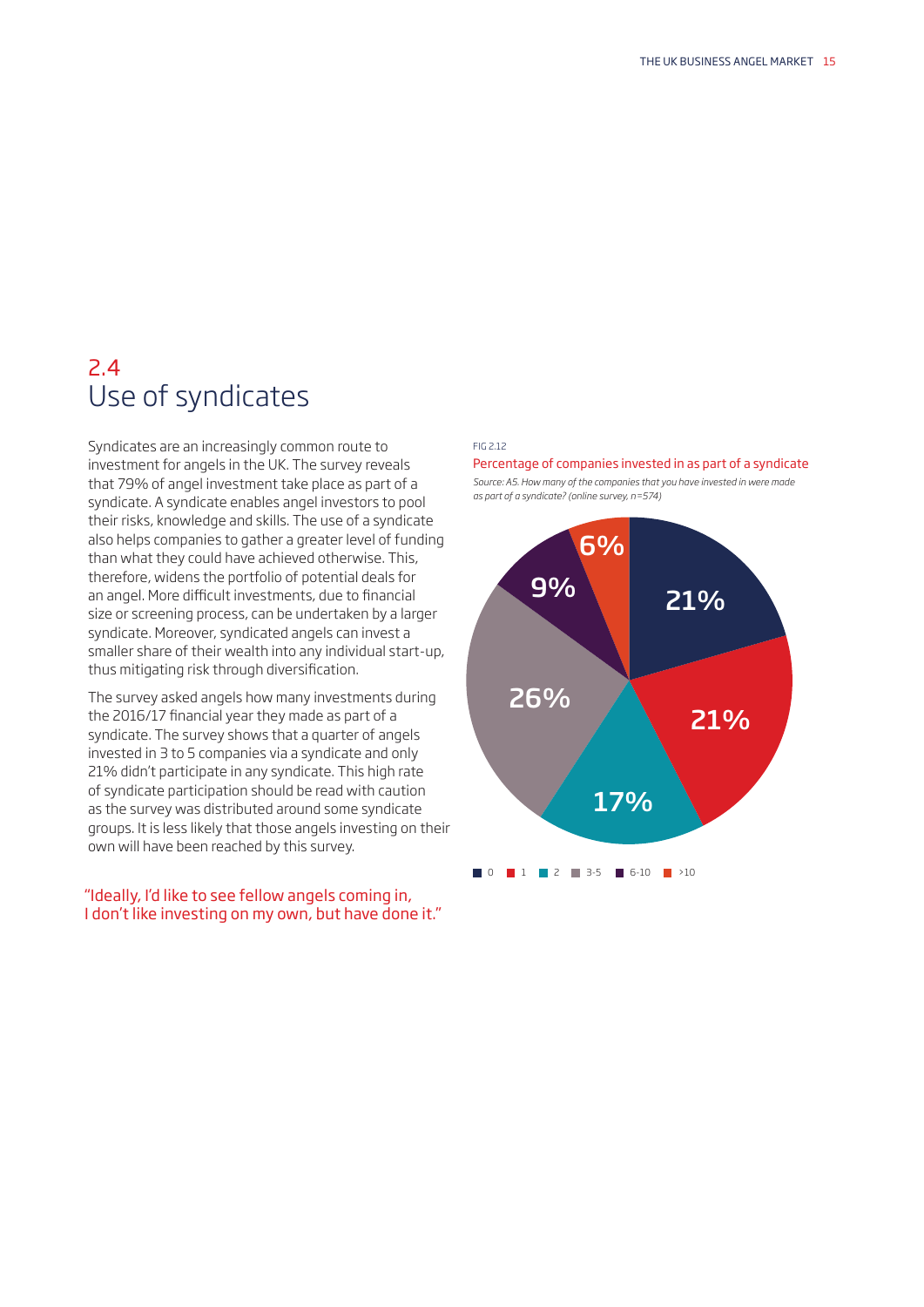### FIG 2.13

### Investment as part of a syndicate by gender

*Source: A5. How many of the companies that you have invested in were made as part of a syndicate? (online survey, n=579)* 



 due diligence and shared costs for [services.16](https://services.16)  In many ways this move towards syndicate investments is unsurprising. The angel syndicate provides a wide spectrum of indirect advantages such as receiving views and ideas from more experienced angels, advice on deal valuation and structure, shared resources to undertake

The survey shows that 74% of angels in London and the South East who made an equity investment are part of a syndicate compared to 82% outside the two regions. In addition, investors outside of London are more likely to take up the lead angel role in a syndicate.

Syndicate lead angels are experienced angel investors with a track record of successful investments. The survey shows that the majority are 45 to 64 years old. Business angels acting as lead investors had greater day to day contact with the businesses they have invested in compared to the co-investors, who take on a more passive role.

Angel syndicates may also provide an accessible pathway into investing for younger, less experienced angels, and an increasing number of young investors use this to develop their angel portfolio. Over 75% of investments made by angels under 35 years old were made through syndicates. It is also notable that 85% of women angels invest through syndicates and 10 out of 46 women who did so took up the role of a lead angel (figure 2.13).

In conclusion, syndicates play a crucial role in the UK angel eco-system allowing new investors to learn from experienced ones and offering them a path to be the lead angels of the future.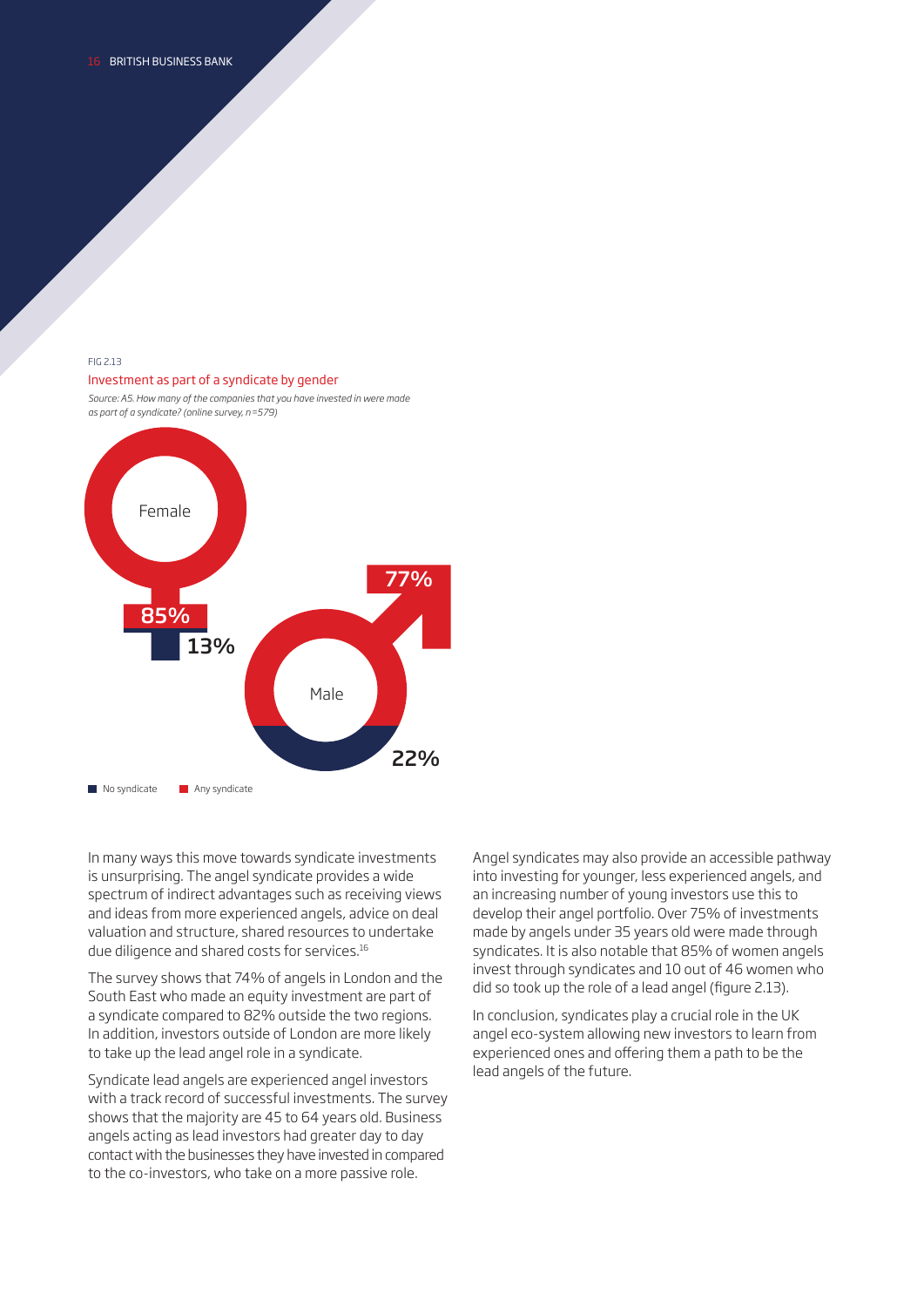# Angels continue to offer patient and smart capital

Last year the government published its response to the Patient Capital Consultation.<sup>17</sup> The consultation defned patient capital as "long-term investment in innovative frms led by ambitious entrepreneurs who want to build large-scale businesses."<sup>18</sup> The latest Small Business Finance Markets Report<sup>19</sup> shows evidence that the lack of funding for scaling up companies in Britain has been problematic. Over time, the measures are expected to boost UK productivity by helping frms with the scale-up ambitions access the capital they need to grow.

 The last section focuses on factors that infuence angels investment decisions (3.3). This chapter reviews the role of angels in providing patient capital (3.1) and 'smart capital' (3.2).

### 3.1 Patient Capital

Consistent with a range of surveys, the results demonstrate that angel investment provides patient capital money.20,21,22 The reason for this is that angel investors are naturally aligned with the company's long-term success and are less likely to seek an early exit. Angels are prepared to spend several years in the deal and recognise that exits will take time.

### "I'm not interested in 6-12-month business"

Figure 3.1 shows 20% of angels expect to stay with their venture for 6-7 years and a further 20% plan to stay for more than 7 years. Only 1% of investors expect to hold their investment for less than 2 years.

In the sample, the split between experienced and non-experienced investors is apparent in terms of their intended investment holding periods. A more experienced angel is more likely to keep its stake for more than 7 years while younger ones indicate that they are more likely to seek an exit in less than 5 years.

The reason for this relationship between of investment experience and expected duration of investment might be that more mature angels understand the challenges of a successful exit. Young angels haven't lived through an entire investment cycle from investment to exit, so they, therefore, have less experience to judge the optimum length of time they prefer to hold their investment.

### FIG 3.1

### Angel's experience and expectations of holding their investment

*Source: B7. When you initially make an angel investment, how long, approximately, do you generally expect to hold it for? (telephone survey, n=159)* 

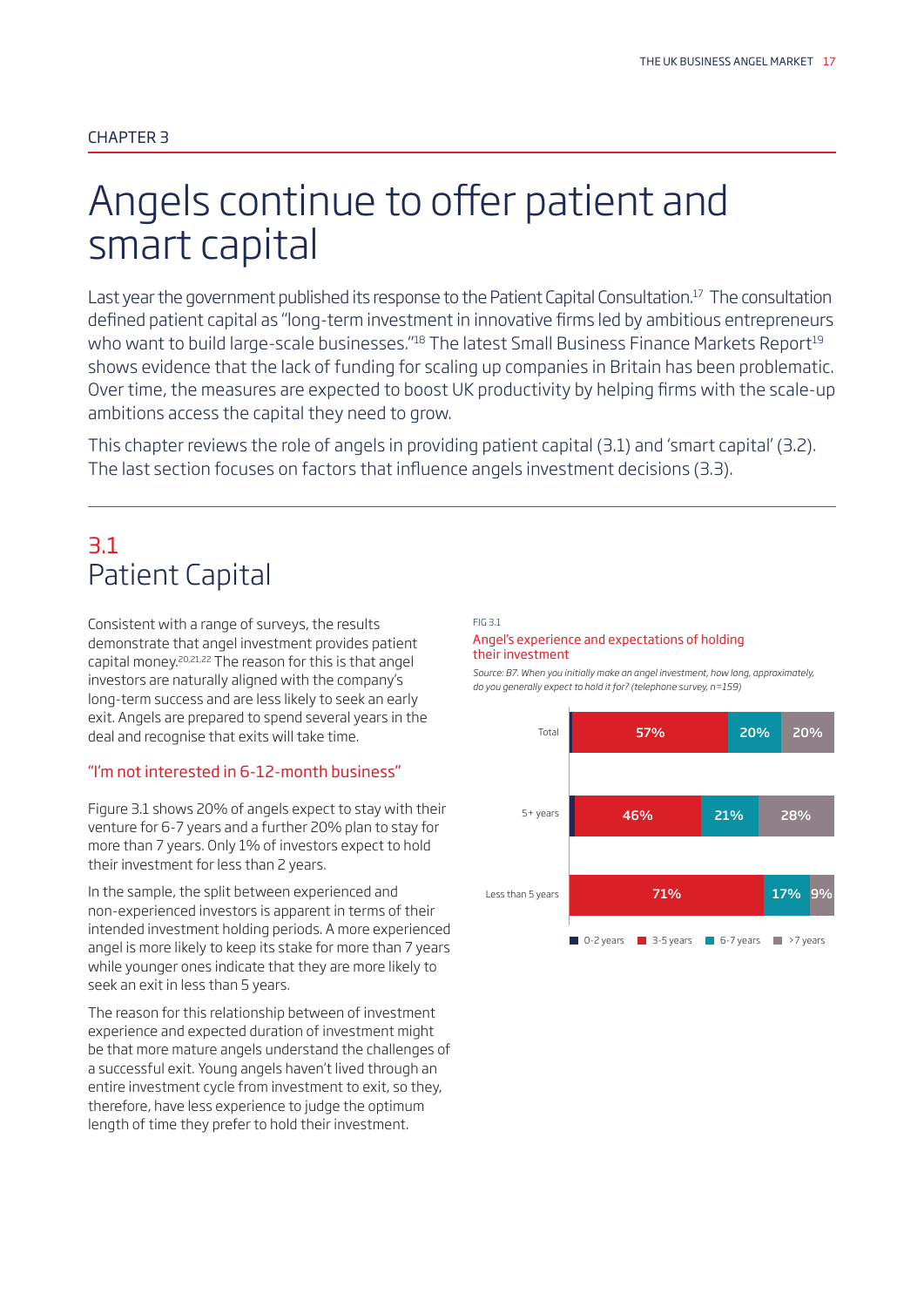### 3.2 Smart Capital

'Smart capital' is the term for investors who bring extensive business experience, alongside fnancial capital, to support the successful growth of small businesses in the UK. Business angel investment represents 'smart capital', as the value of the investment to the business extends beyond the fnance. Having an angel who has relevant business experience helps entrepreneurs achieve their business growth plans. In the survey, we fnd that almost 76% of angels said they give strategic advice, followed by providing a sounding board (68%) and access to customers/suppliers/markets (64%) for the businesses they invest in. In addition, 3 out of 5 angels give operational advice or help with accessing further investment rounds or both.

 provide further investment rounds (79% versus 56%). The survey results have been analysed to see if investment behaviour varies by investment size. In general, the larger the investment, the more likely the investors are to become involved. The survey suggests that as investment amount increases, provision of operational advice and the implementation of management control/ reporting systems declines, see (figure 3.2). This indicates that an investor with a smaller stake focus more on operational issues, while those with larger investments are more likely to focus on strategic advice. In addition, angels who invest £50k+ are more likely to

"It's a personal thing; it's really about the personal enjoyment of helping people. The one thing that impacts me is the time; I would need time to impact the business otherwise it would be too rushed. I pass on ones which would need the time on them due to my time constraints, I could take one more but would be rushing. It's about personal satisfaction, not just about the money, the joy I can add to it, you need to add value to the investment, it's not just about the money, I wouldn't do it otherwise."

### FIG 3.2

### Type of experience angels share with the businesses that they invest in by total value of investments

*Source: B5. What type of experience do you share with the businesses that you invest in? (telephone survey, n=125)* 



П

Recruitment of key personnel

 $\Box$  Implementing management control/reporting systems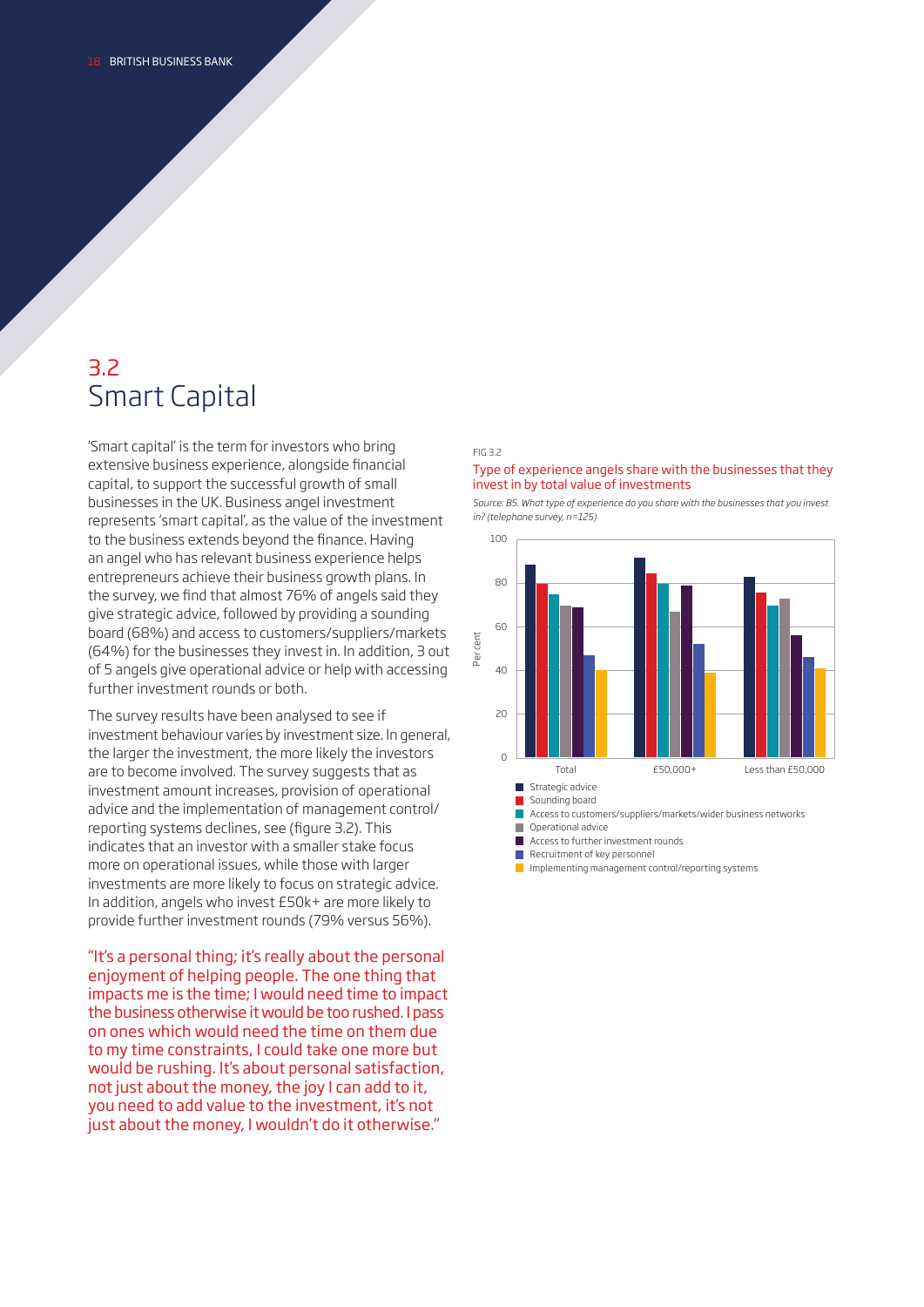The average angel spends 1.6 days<sup>23</sup> per week on their angel activities, with a small group (4%) spending upwards of fve days. The amount of time devoted to angel activity increases with both the total number of investments and the age of the angel. Angels with more than average investments, i.e. above £50k investments show a diference in their patterns of activity; the more money they invest in, the more time they spend on the businesses they invest in.

Women appear to spend less time (mean 0.8 days) with the invested businesses than men (mean 1.7 days). The likely explanation is that more women in the survey invest as part of a syndicate and hence play a less active day-to-day role.

Investigating the background and time that angels allocate to a business corroborates previous fndings that more experienced angels not only invest more capital but also spend more time with their business investments.

### FIG 3.4

### Time spend per week on angel invested activities

*Source: B6. How much time do you spend per week on angel investing activities? (telephone survey, n=159)* 



Less than  $1$  day  $1$  day  $2-5$  days  $6-7$  days

#### FIG 3.6

Time spend per week on angel invested activities by experience *Source: B6. How much time do you spend per week on angel investing activities?* 

*(telephone survey, n=159)* 

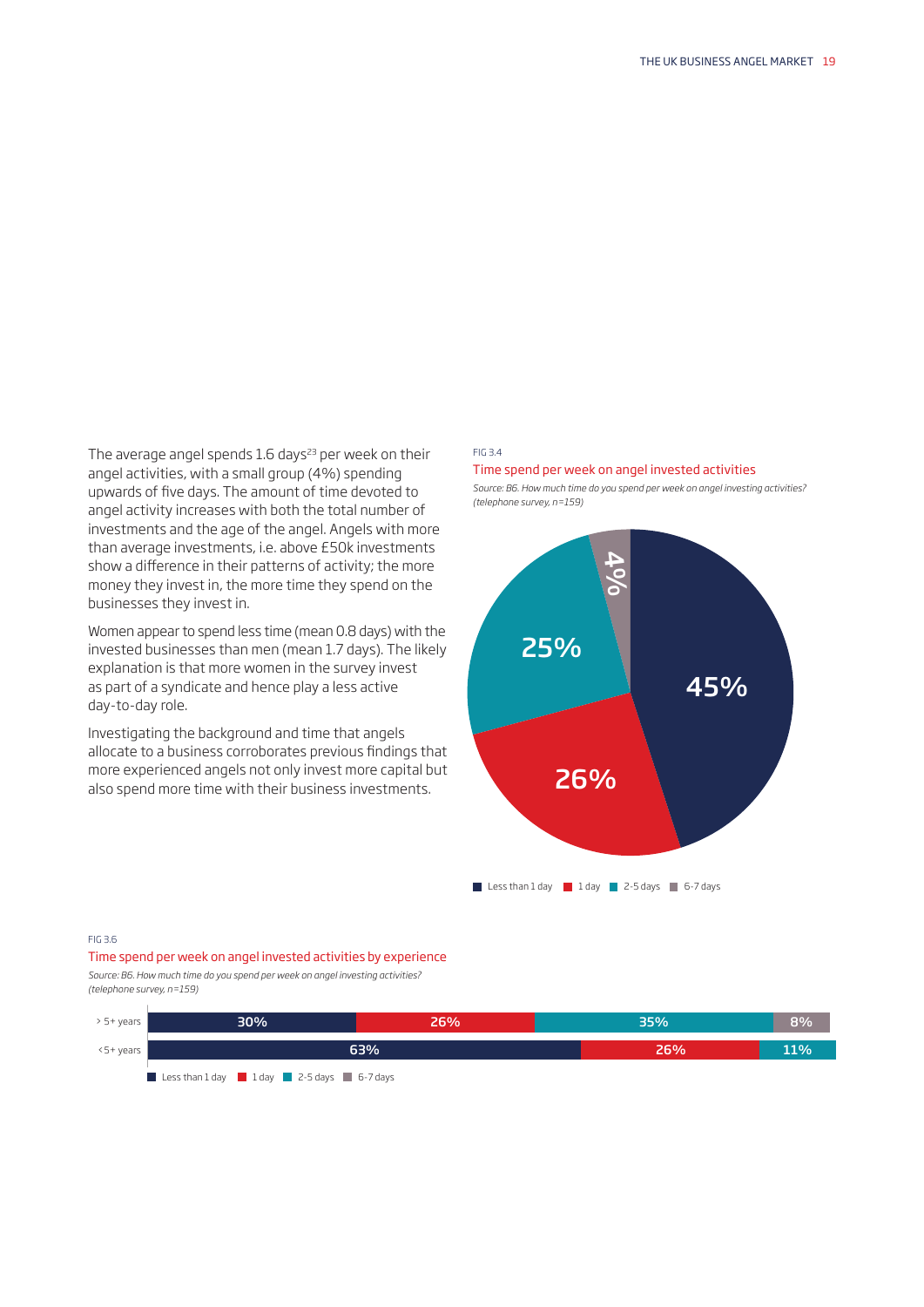### 3.3 Angels investment decision making

For entrepreneurs seeking funding for their company, it is important to understand what characteristics angel investors look for when assessing investment opportunities. The survey asked business angels what they look for and what motivates them to make an investment ((figure 3.7).

"For me, it's the people, a whole mix of skills, passion and drive. They need to have a passion for the organisation and meeting customer needs" For most angels, it is essential that the entrepreneurial team demonstrate the relevant skills and experience. The vast majority of the surveyed angels (93%) said that the entrepreneurial team having the right experience or skills is important, of which 65% rating it very important. In the open-ended comments on factors infuencing investment, many angels emphasised the character, connection and relationship with the founders as vital.

Unsurprisingly, the potential for growth was also seen as core to the investment decision, with 89% viewing that as important. Around two-third of respondents said expected returns (76%) and realistic valuation (72%) are important in their decision making.

### "It is an art, not science!"



*Source: B1. Summary Table. Thinking about the factors that infuence your decision to invest in a business, how do you rate the importance of the following factors in infuencing your decision? (telephone survey, n=159)* 

The entrepreneurial team has the relevant skills/experience The business and revenue model shows potential to achieve growth and scale Expected returns The valuation was realistic The product/service/business model shows strong potential for being disruptive in the sector or market Recommendation from a trusted source You can contribute your skills/experience to the business The exit route and timing are clearly identifed The potential social impact of the investment

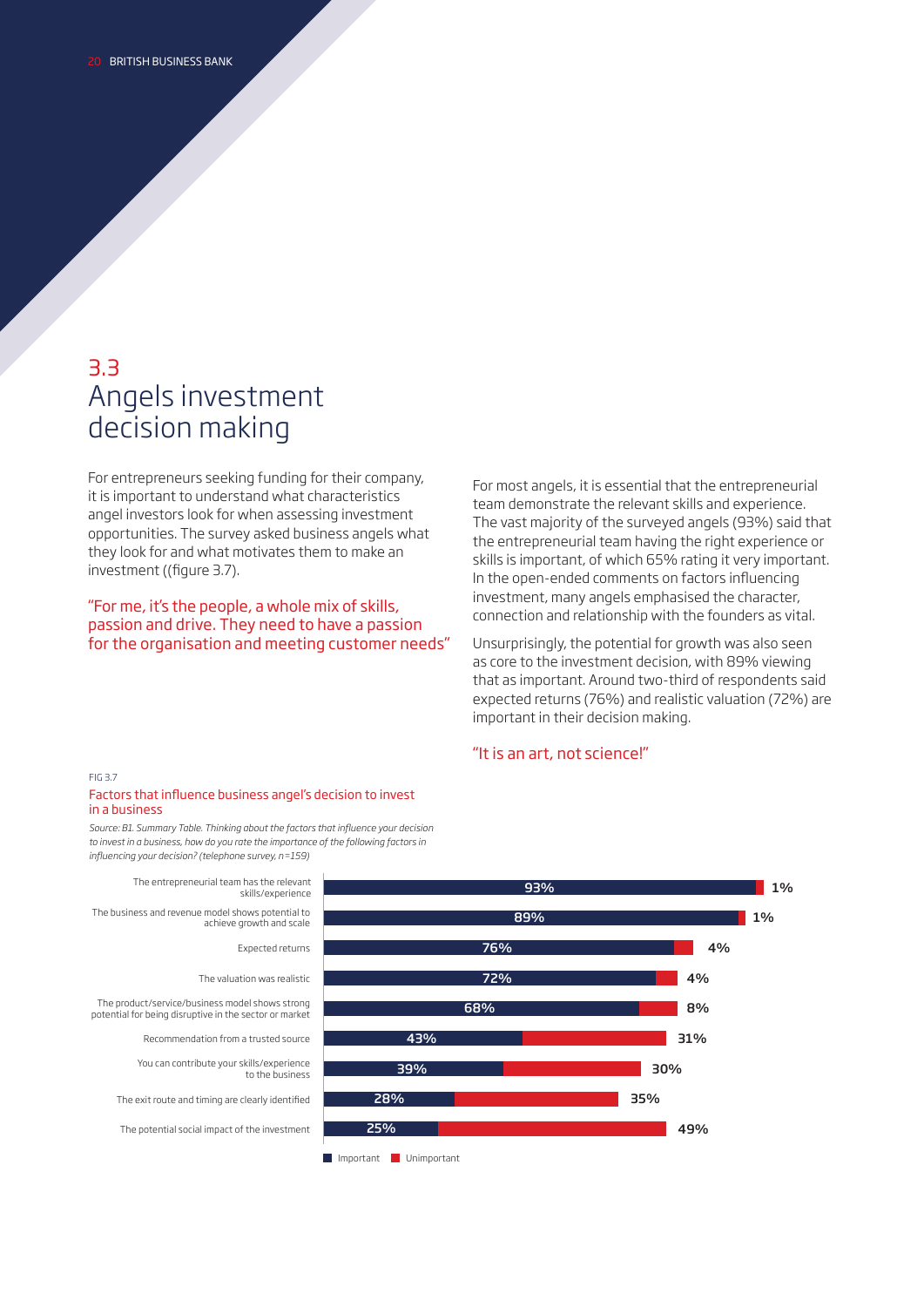Angels want to see the traditional attributes of skills, business model and growth plan. Nonetheless, 68% of angels think it is important to invest in product/business models which show strong potential to disrupt the sector.

In fgure 3.7, 25% of angels focus on making a social impact. They also are unlikely to seek a clearly defned exit route ex-ante, which corroborates the view that angels invest for the longer run. Another important factor is a recommendation from trusted sources.

In the telephone interviews, the recurring comment on what is critical for an angel to invest in a company was that the management and business feel like a good ft. Figure 3.8 shows a word bubble from the interview survey asking the factors that angels consider important.

### FIG 3.8

### Factors that business angels consider important on their decision to invest in a business

*Source: B2. Are there any other factors that you consider to have a very important infuence on your decision to invest in a business? IF YES: What are these factors? (telephone survey, n=124)* strong money MARKETpeople proposition timeLIKE

"The management is absolute key; they need to have a clear vision, the right balance of team, good track record, to be impressive, they've got to have the X-factor, they have it or not, can't put it in words. The business is solving a problem."

the investment decision making of angel investors. In conclusion, these factors provide some insight into This may be useful for entrepreneurs who are considering what aspects of their business proposals they need cover when planning their pitch to potential investors.

INVESTORS

NEED

BUSINESS<sup>NEED</sup> funding teaming the aminosity technology and an aminosity to the state of the state of the state of the state of the state of the state of the state of the state of the state of the state of the state of the state of the s LECTITIOIOUY company economic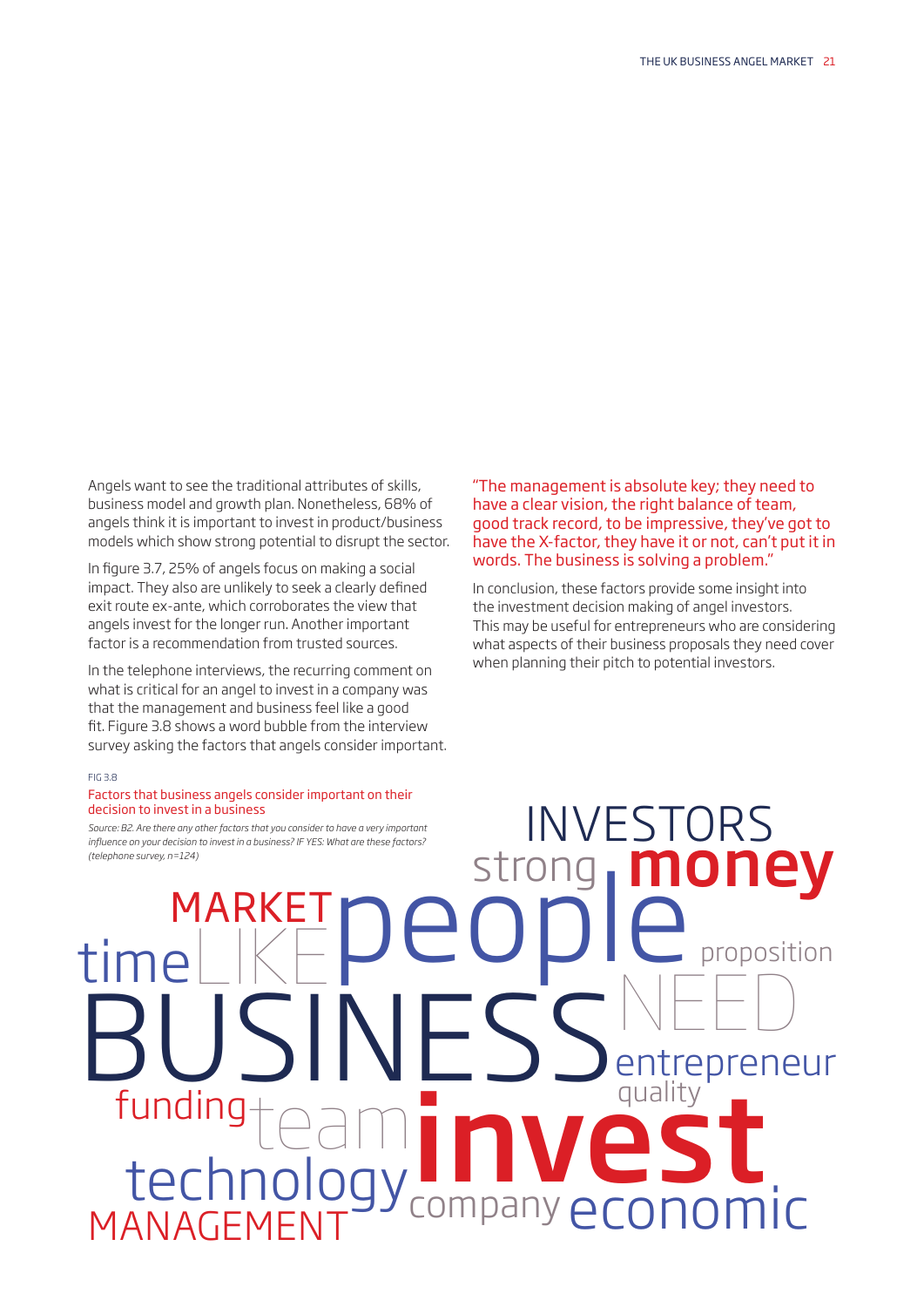### CHAPTER 4

# What are the characteristics of recent investments?

This chapter focuses on the investments made and the portfolios accumulated, by angels. Section 4.1 considers the extent to which angels invest alongside other types of fnance, to give insight into the range of other funding used by businesses who obtain angel investment. Section 4.2 looks at angels' initial and follow-on investment patterns. The wide range of sectors in which angels invest is explored in Section 4.3.

Section 4.4 demonstrates the extent to which angel investment is associated with increased turnover and employment. Section 4.5 investigates how the tax schemes, EIS and SEIS, contribute to the angel market eco-system. The last section (4.6) reviews the survey evidence on the ability of angels to exit from their investment and their view of the angel market in general.

## 4.1 Deal structure

Co-investment with other sources of fnance is an extremely common practice amongst UK angels and helps businesses receive the blend of fnance best suited to their business plans. Only 13% of angels said that they did not co-invest with any other type of fnance providers. Comparing the other types of fnance, the survey evidence suggests that angels are more likely to invest alongside other syndicates than they are with equity platforms or VC funds. There is little diference between investment alongside grants, loan/debt and angel co-investment funds with around one-in-three angels investing alongside those products (figure 4.1). The British Business Bank's own analysis of Beauhurst data, supports the survey results. It shows that 57% of angel network deals between 2011 and 2017 co-invest alongside other fnancial providers.

### FIG 4.1

### Finance providers that business angels have co-invested with

*Source: A3. Which, if any, of the following fnance providers have you co-invested with in the tax year ended 5th April 2017? (telephone survey, n=159)* 

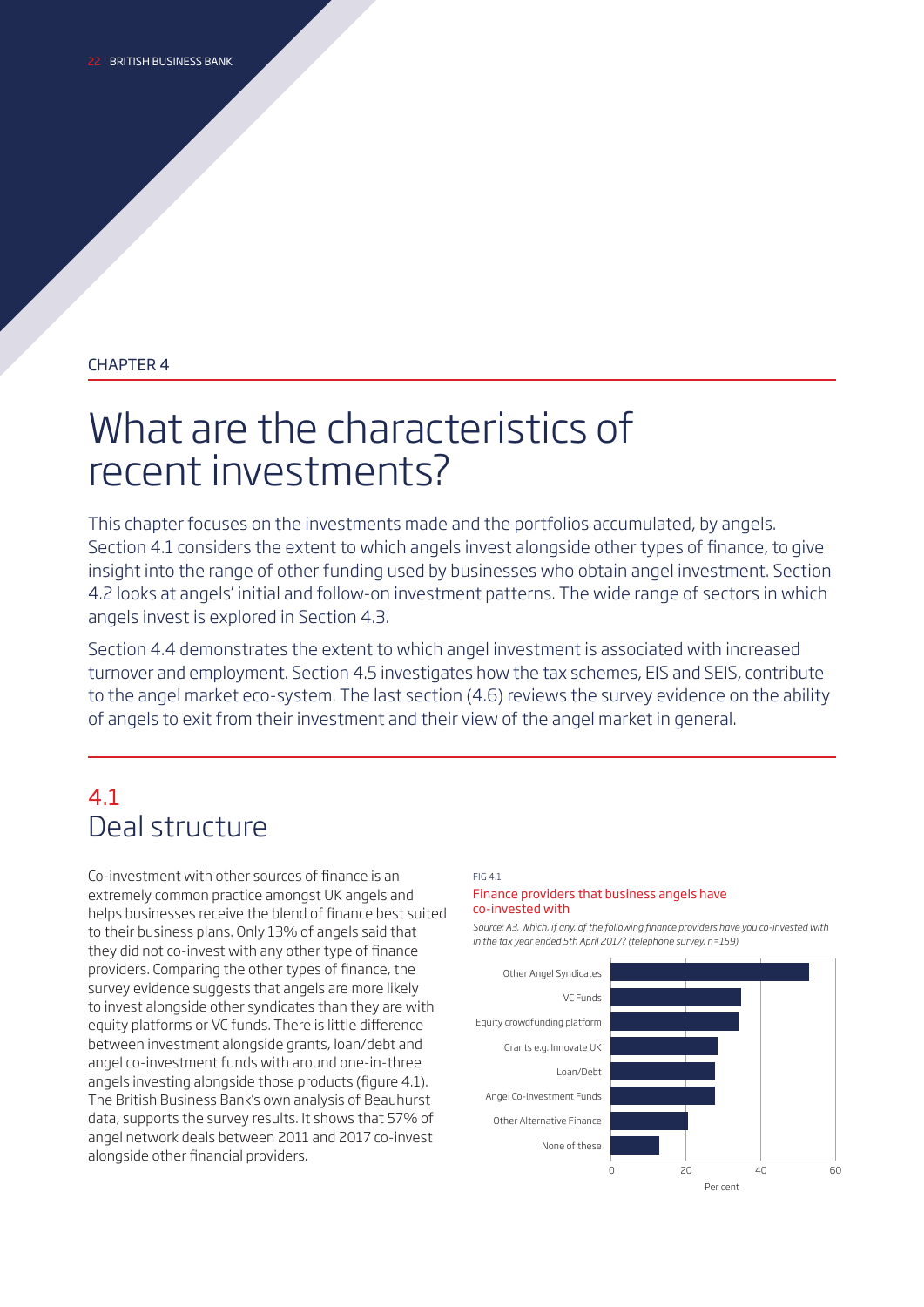Many traditional debt finance products are collateral based and thus not easy for start-ups to obtain, however, the provision of equity fnance may make it easier for those businesses to also obtain debt fnance.

This question was included in the telephone survey, so the smaller sample size limits the analysis that the extent that strong conclusions can be drawn on the patterns of co-investment broken down by angel characteristics.

However, focusing on angels who have been in the market for more than fve years, the survey fnds that 62% invest alongside other angel syndicates, 37% alongside grants and 35% alongside loans or debt. Figure 4.2 indicates that more experienced angels invest alongside a wider range of fnance providers than those who have been angel investing for less than five years.

### FIG 4.2

### Finance providers that business angels have co-invested with by experience

*Source: A3. Which, if any, of the following fnance providers have you co-invested with in the tax year ended 5th April 2017? (telephone survey, n=159)* 



In terms of the regional co-investment patterns, there is a greater preponderance of angels investing alongside crowdfunding in London and the South East. In these two regions, 43% of the investors have co-invested with an equity crowdfunding platform compared to 30% of the rest of UK. This may, however, refect the greater use of crowdfunding by entrepreneurs in London and the South East, rather than a preference amongst angels to invest alongside crowdfunding (figure 4.3).

In summary, it is clear that angel investors are often investing in businesses who use more than one type of fnance, demonstrating that angel investment is an important part of the fnance mix for many businesses.

### FIG 4.3 Business angels investment through an equity crowdfunding platform by location

*Source: A4. In addition to any business angel activity, how many companies have you invested in through an equity crowdfunding platform during the tax year 6th April 2016 –5th April 2017? (telephone survey, n=157)* 

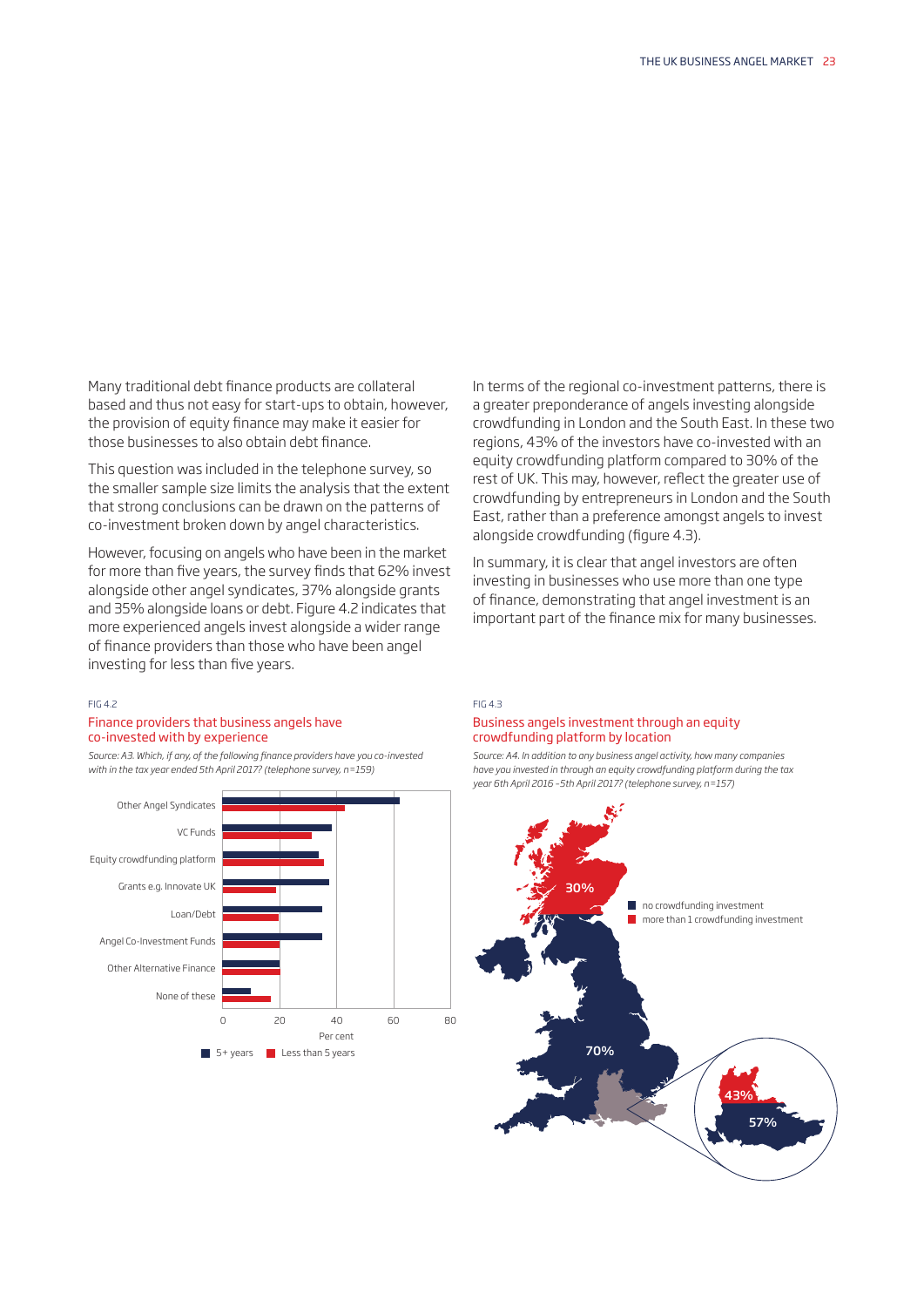### 4.2 Initial and follow-on investment

As discussed in the previous chapters, angel investment is a key source of capital in the early stages of business and product development. Therefore, once the entrepreneur's own capital and money provided by family or friends have been used, external equity fnance is often required. Angels are a key supplier of seed stage investment that helps put the business on a growth trajectory, however the initial equity investment may not be sufficient and over time follow-on funding is required.24,25 This section therefore looks at the patterns of initial and follow-on funding provided by angels.

Across all the survey respondents, 34% of angels made an initial investment of less than £20k. Nearly 1 in 5 angels made investments worth over £100k+. Only a 6% had not made an investment in 2016-17 (fgure 4.4).

### FIG 4.4

### Value of the angel investments made as initial investment



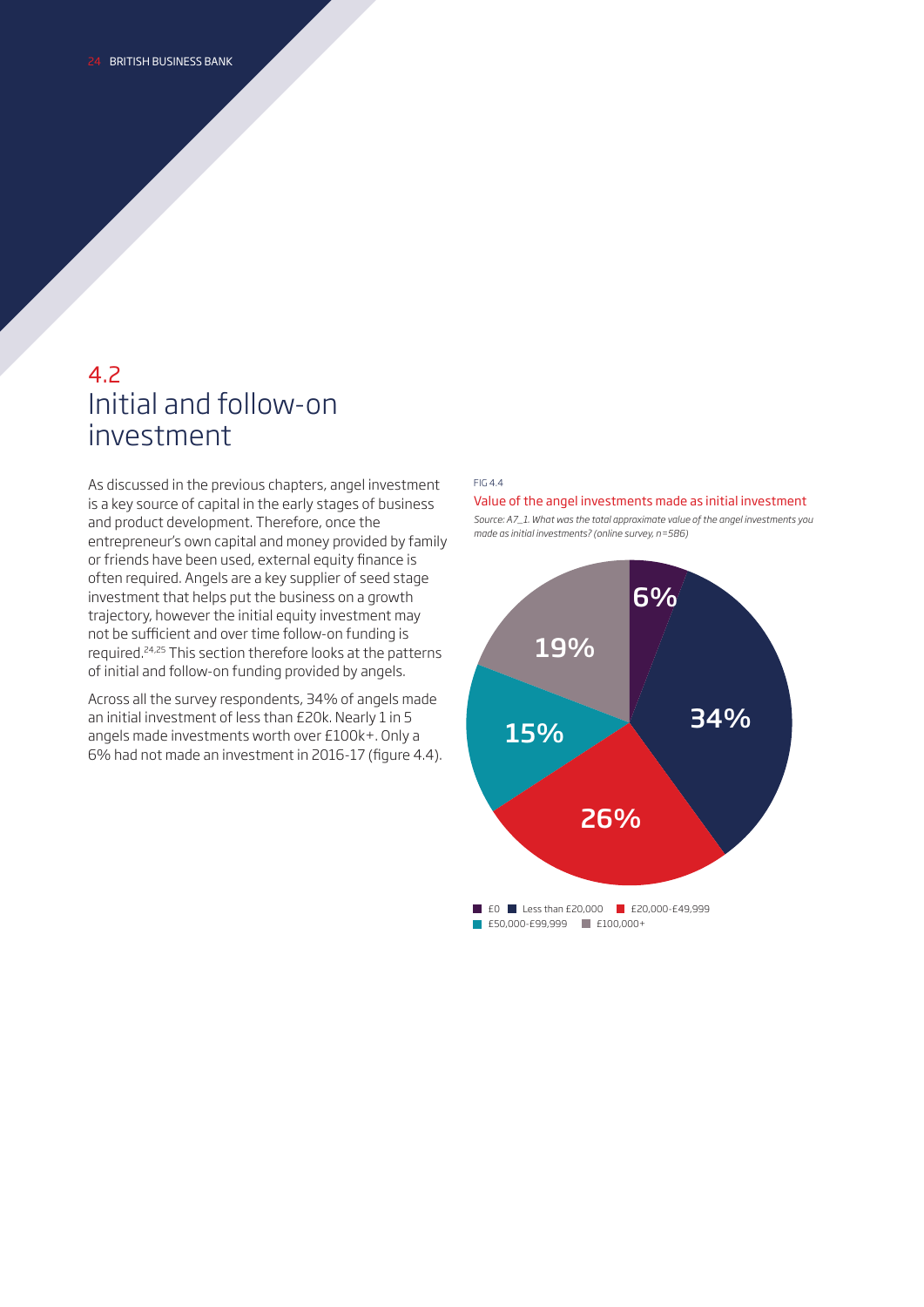Figure 4.5 presents data on the total value of initial investments made by angels and the number of companies in which they invested in 2016-17. Of those that invested less than £20k, they are most likely to have made only one investment (44%). In the largest investment bracket (£100k+), only 12% make one investment, with nearly two thirds of those investors making between 3 and 10 investments.

### FIG 4.5 Value of the angel investments made by number of companies invested

*Source: A7\_1. What was the total approximate value of the angel investments you made as initial investments? (online survey, n=586)* 



Exploring the age groups of the respondents, the survey shows that young angel investors invest on average less [than older ones. Two-thirds \(66%\) of those under 35](#page-34-0) invest less than £20k. Over the age of 35 the pattern of initial investment is similar across all age groups (figure 4.6).

### "I prefer to invest a certain amount in each company and I still want to have infuence in that company, I shy away from investments which require large sums of money to sustain them."

#### FIG 4.6

### Value of the angel investments made as initial investment by age groups

*Source: A7\_1. What was the total approximate value of the angel investments you made as initial investments? By age groups (online survey, n=586)* 

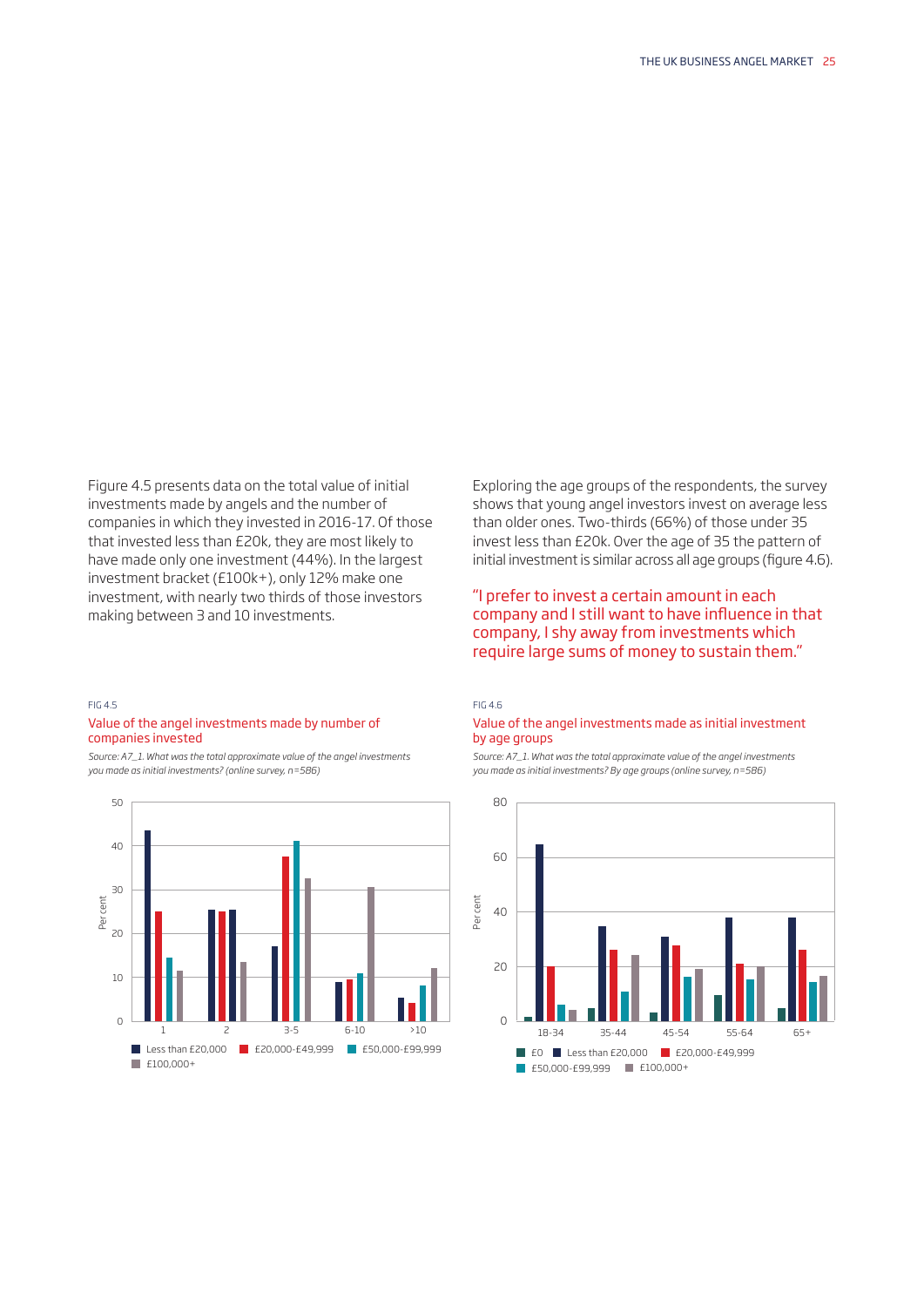### Value of angel investments made as follow-on investment Value of the angel investments made as follow-on investment

*Source: A7\_1. (online survey, n=569) and A7\_2. What was the total approximate value* by age group



#### FIG 4.7 FIG 4.8

*of the angel investments you made as follow-on investments? (online survey, n=565) Source: A7\_2. What was the total approximate value of the angel investments you made as follow-on investments? (online survey, n=581)* 



The survey also gave us some insight into the pattern of follow-on investments. Young angels may have less fnance available to them to make follow-on investments. Overall, a third (35%) of the survey pool says that they didn't make a follow-on investment, with two-thirds (62%) of the under 35 year olds not making an investment. However, the number of follow- on investors increases by each age group.

 unable to provide the follow-on funding. A lack of follow on funding may arise for several reasons. On the demand side, the business may not require further funding, either because it has become self sufficient or it has ceased trading. Alternatively, on the supply side it may be that the business receives funding from another source, or that the angel is unwilling or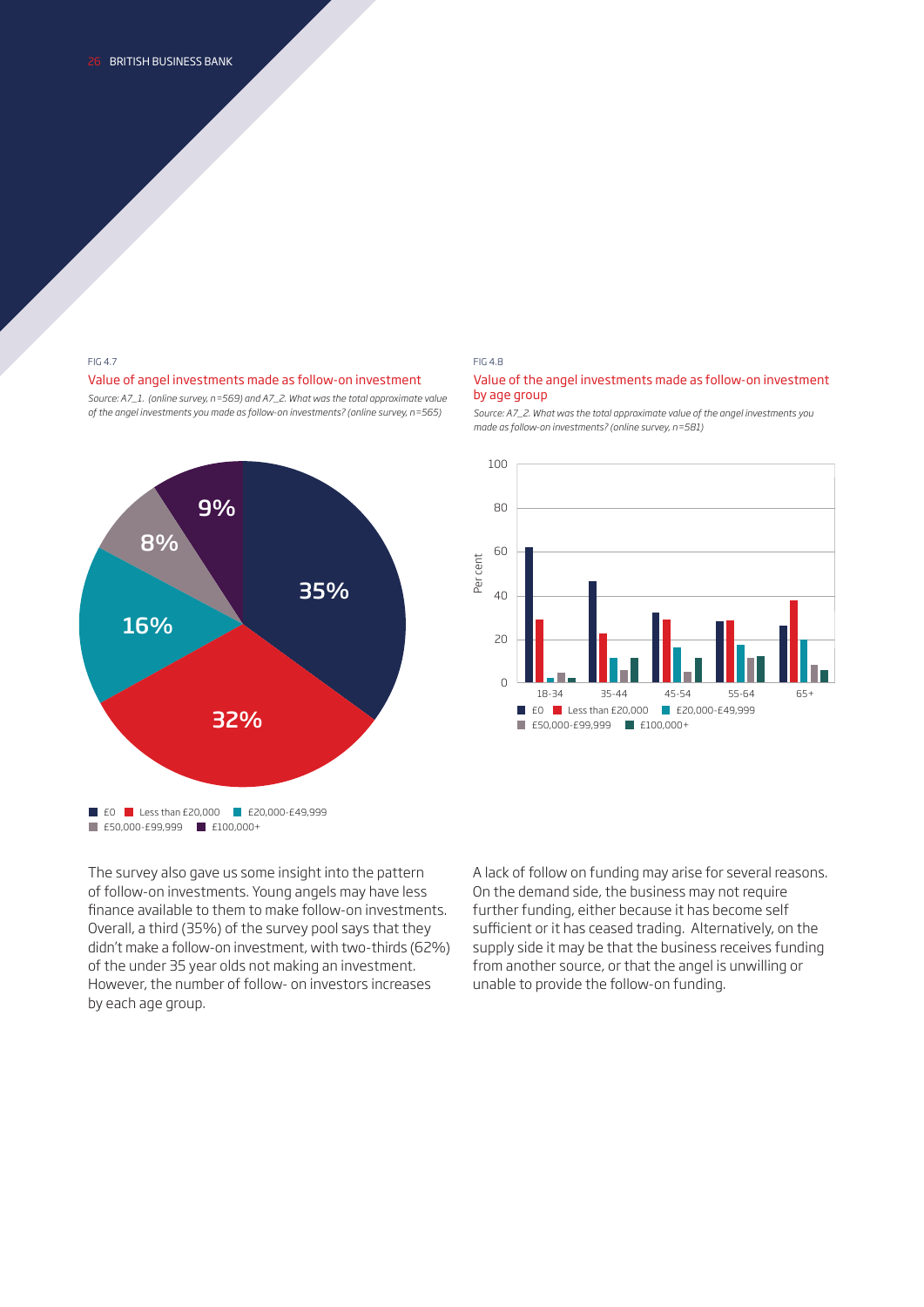### 4.3 Investment by sector

This section focuses on business angels' investment by sector and region. The sectors have been divided into technology intensive and non-technology intensive industries, see table 1.

As figure 4.9 shows, the top five sectors business angels invest in are Healthcare, BioTech, Fintech, Software as a Service (SaaS) and E-commerce, all of which are techintensive sectors. But it is also noteworthy that there is a wide range of sectors in which angel investors are active, demonstrating the wide-ranging potential for angel investors to have impact.

One caveat to bear in mind when looking at sector breakdowns is that some businesses are hard to assign clearly into one sector only. The survey relies on the assessment of the angel investor to classify the sectors of the companies in which they invest.

### TABLE 1

### Tech and non-tech sectors

| Technology-intensive sector                   | Non-technology intensive sectors    |
|-----------------------------------------------|-------------------------------------|
| Aerospace, Defence and Space Tech             | Advertising and Publishing          |
| BioTech and Pharmaceuticals ('life sciences') | Electronics and Hardware            |
| Digital Media and Content                     | Fashion and Design                  |
| E-commerce                                    | Film, Theatre and Entertainment     |
| Education Technology                          | Financial and Professional Services |
| Energy, Environment and Clean Tech            | Fast-moving consumer goods (FMCG)   |
| Financial Technology ('fintech')              | Leisure, Hospitality and Tourism    |
| Gaming                                        | Manufacturing and Engineering       |
| Healthcare and Digital Health                 | Property and Construction           |
| Mobile and Telecoms                           | Transport and Logistics             |
| Security and Cyber Security                   |                                     |
| Software as a Service ('SaaS')                |                                     |

### FIG 4.9

### Sectorial distribution of business angel investment

*Source: A12. In which sectors were these companies operating? (online survey, n=586)* 

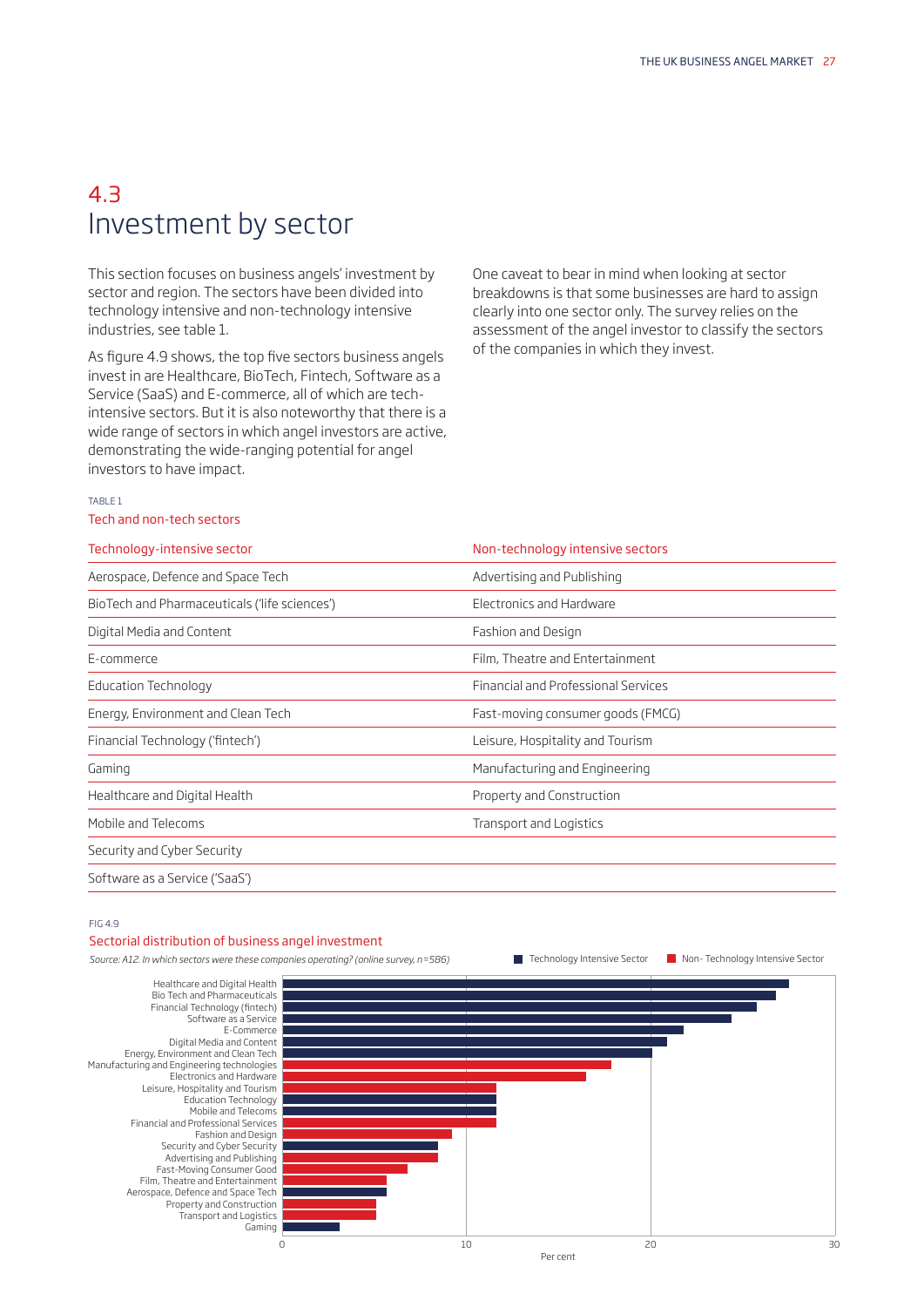### FIG 4.10

### Most invested tech and non-tech sectors by age of business angels

*Source: A12. In which sectors were these companies operating? (online survey, n=586)* 



In the survey results, there is some variation by age groups in the most popular tech and non-tech sectors for investment (fgure 4.10). The younger age groups (18-34, 35-44) are more likely to have invested in Fintech, whereas the older age groups more often invest in BioTech and Pharmaceuticals. For relatively non-tech sectors, younger investors more often invest in FMCG and advertising, whereas the older investors are more likely to have invested in Manufacturing and Engineering.

 Fintech receiving investment from most angel investors. In London and the South East, the top five sectors are the same five tech sectors as for the UK as a whole (figure 4.11), although the ranking within the top 5 is diferent, with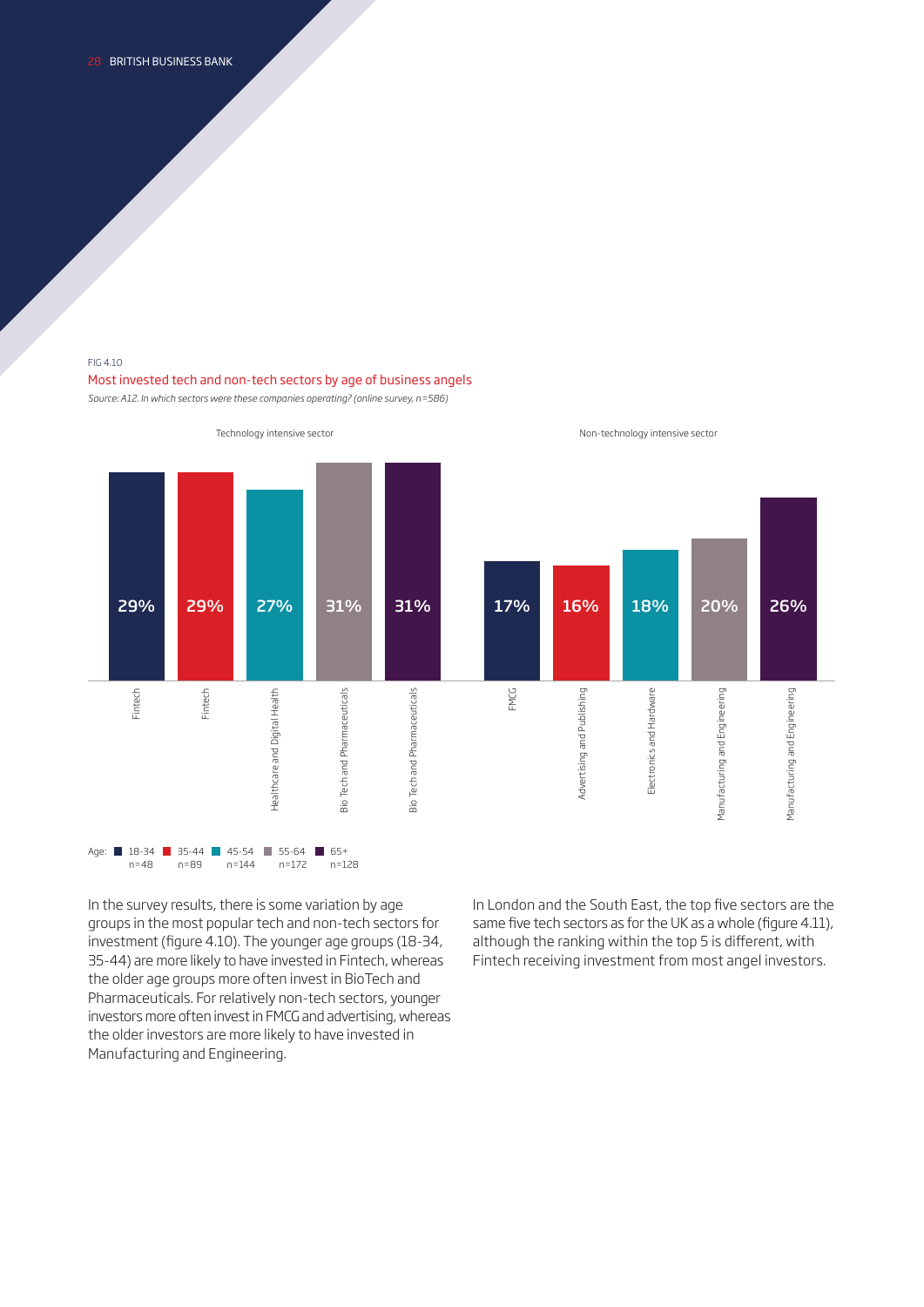

### *Source: A12. In which sectors were these companies operating? (online survey, n=334) Source: A12. In which sectors were these companies operating? (online survey, n=222)*

### FIG 4.11 FIG 4.12





Outside London and the South East, four of the top five sectors match the top five for the UK (Figure 4.12). Fintech features less frequently, with 19% of angels having a Fintech investment compared to 29% in London. The only difference to the UK top five is that E-commerce drops out, to be replaced by Manufacturing and Engineering.

Overall, the survey results demonstrate that angels are investing in a wide range of sectors, and that the investment that takes place outside London the South East includes tech sectors.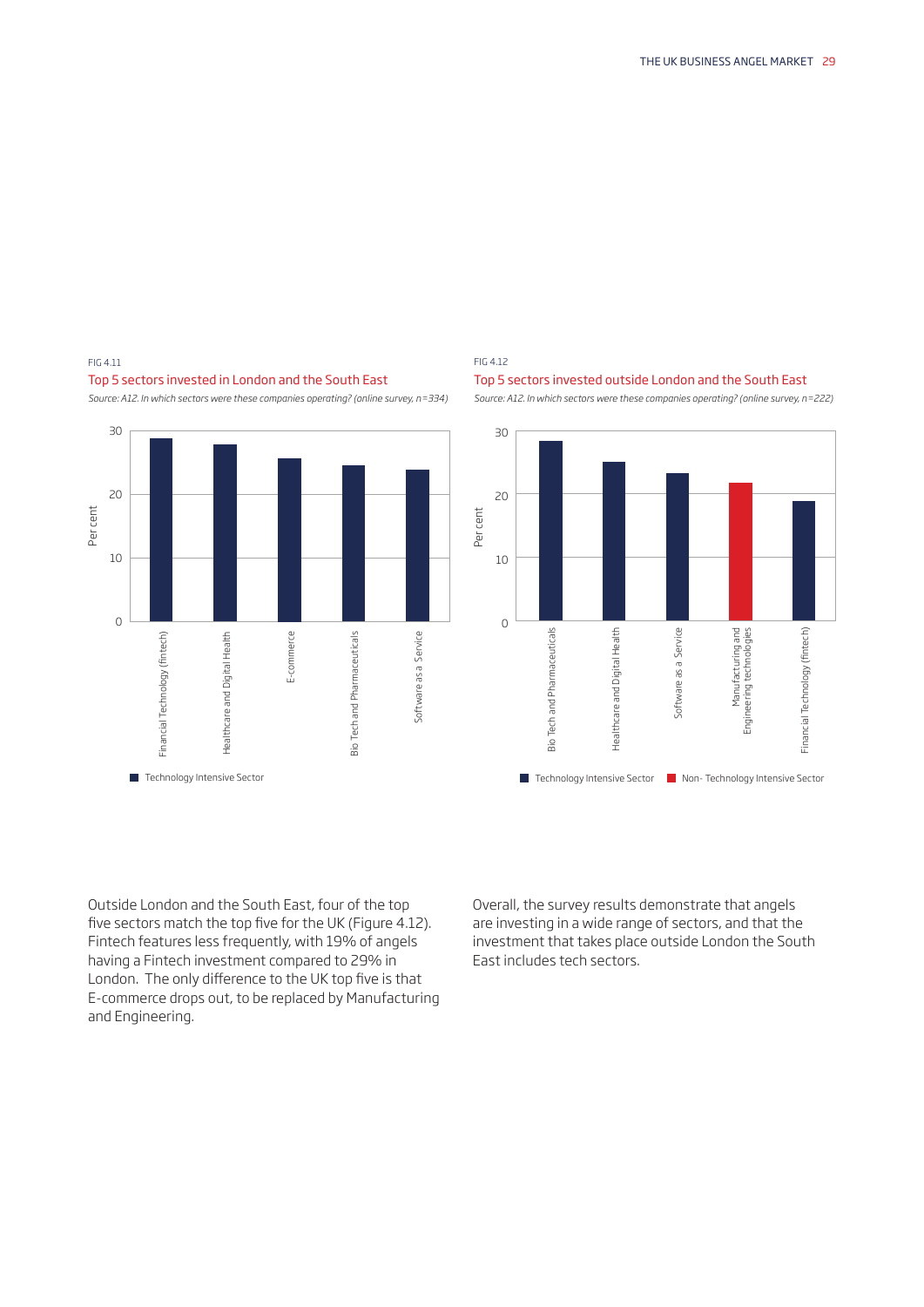### 4.4 Turnover and employment growth

This section examines the self-reported data from respondents on the performance of their portfolio in terms of turnover and employment growth.

Looking frst at turnover, two-thirds of angels have seen growth in their investments of more than 5%. Only a quarter saw no growth or negative growth of turnover in their portfolio investments (figure 4.13).

Angels also provided information on the employment growth of their business invested portfolio. Almost half of the surveyed angels said that they saw their investment growing by employees significantly by more than 20%.

### FIG 4.13

### Performance of investment portfolio by growth in turnover

*Source: A9. Thinking about the performance of your current portfolio, what proportion have experienced growth in turnover...?* 



### FIG 4.14

### Performance of investment portfolio by growth in employment

*Source: A10. Thinking about the performance of your current portfolio, what proportion have experienced growth in employment ...? Source:s shown are in percentages (online survey, n=476)* 

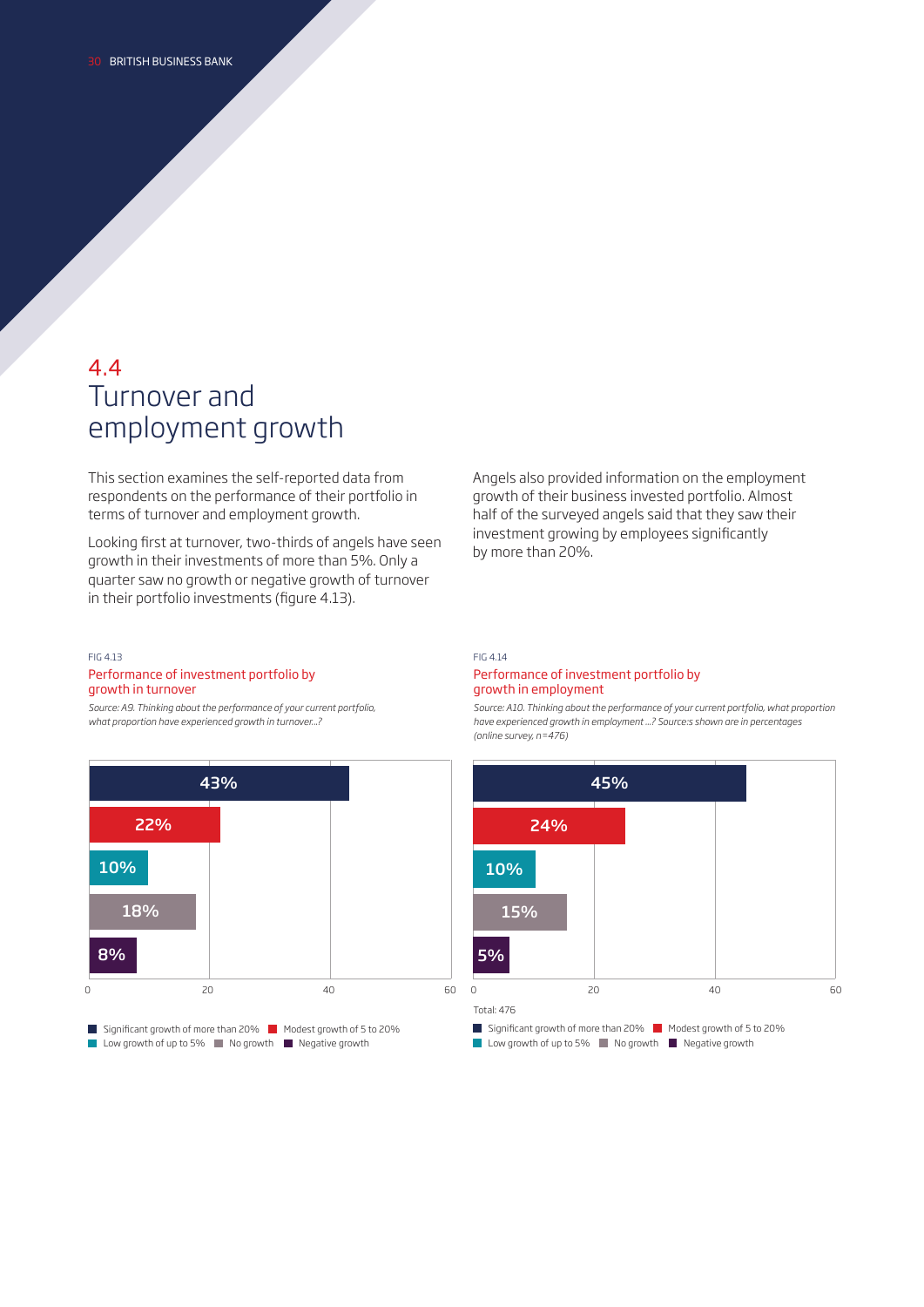In the survey, business angels were asked about their portfolio expectations. In the telephone interview, slightly more than half (53%) thought that their investments met their expectations. Only one in fve thought that their investment had underperformed against their expectations. On the other hand, 16% of the angels said that their portfolio exceeded their expectations.

Dividing the survey into two samples - into a 18-54 year olds and over 55 years olds - yields interesting results. The survey finds for the older group of business angels that a ffth said their portfolio exceeded their expectations and almost half said that it met their expectations. 13% of the younger angel group said that their portfolio fell short of their expectations (figure 4.16).

### FIG 4.15

### Business angel portfolio performance against their expectations

*Source: A5. How well is your current angel portfolio performing against your expectations? (telephone survey, n=159)* 



### FIG 4.16

### Business angel portfolio performance against their expectations by age group

*Source: A5. How well is your current angel portfolio performing against your expectations? (telephone survey, n=159)* 



Don't know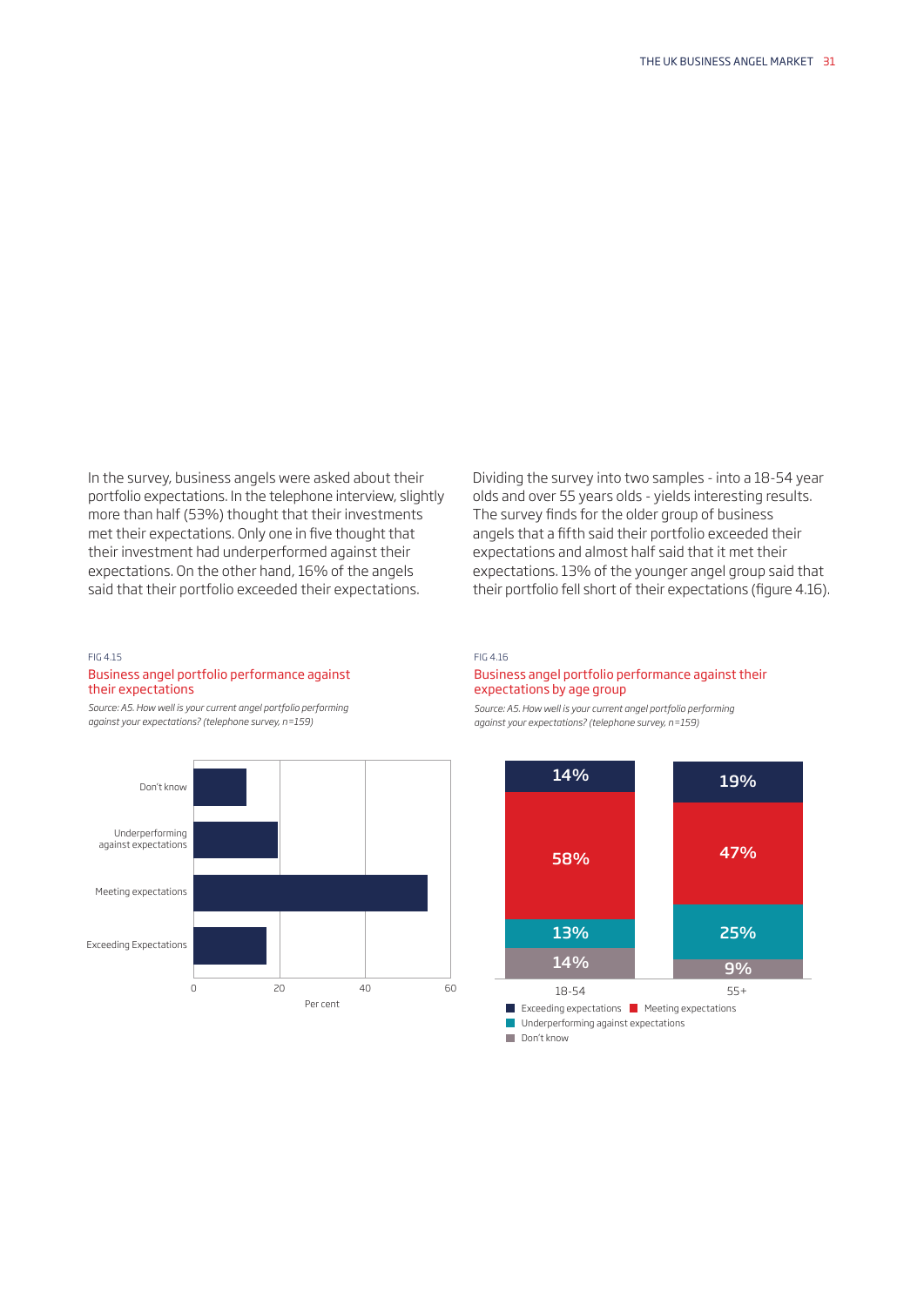### FIG 4.17

### Reason why business angels think performance went above their expectations

*Source: A6. What would you say is the main reason for this performance above your expectations so far? (telephone survey, n=26)* 



#### FIG 4.18

### Reason why business angels think performance went below their expectations

*Source: A7. What would you say is the main reason this performance is below your expectations so far? (telephone survey, n=30)* 



Business angels were asked why they think their portfolio performed above expectations. The three most frequent reasons are the quality of the entrepreneurial team, the ability of the investor to choose well and the quality of the business. The quality of the entrepreneurial team corroborates angel's key factors for assessing investment in entrepreneurs in section 3.3.

Although the sample is very small (26 respondents), dividing respondents into two age groups provides us with several insights. Older investors, 55+ years of age, give more credit to the quality of the entrepreneurial team, luck and their active involvement as the reasons for high portfolio performance. In contrast, the younger cohort, under 55 years, believes that the exceptional performance lies in their ability to choose well and also the quality of businesses (figure 4.17).

When asked why an angel's portfolio performed below their expectations, the two most frequent reasons given are poor management skills, with 10 respondents, and the need for more time/money than expected with nine respondents. These reasons are followed by a lack of sales/profit with six respondents (figure 4.18).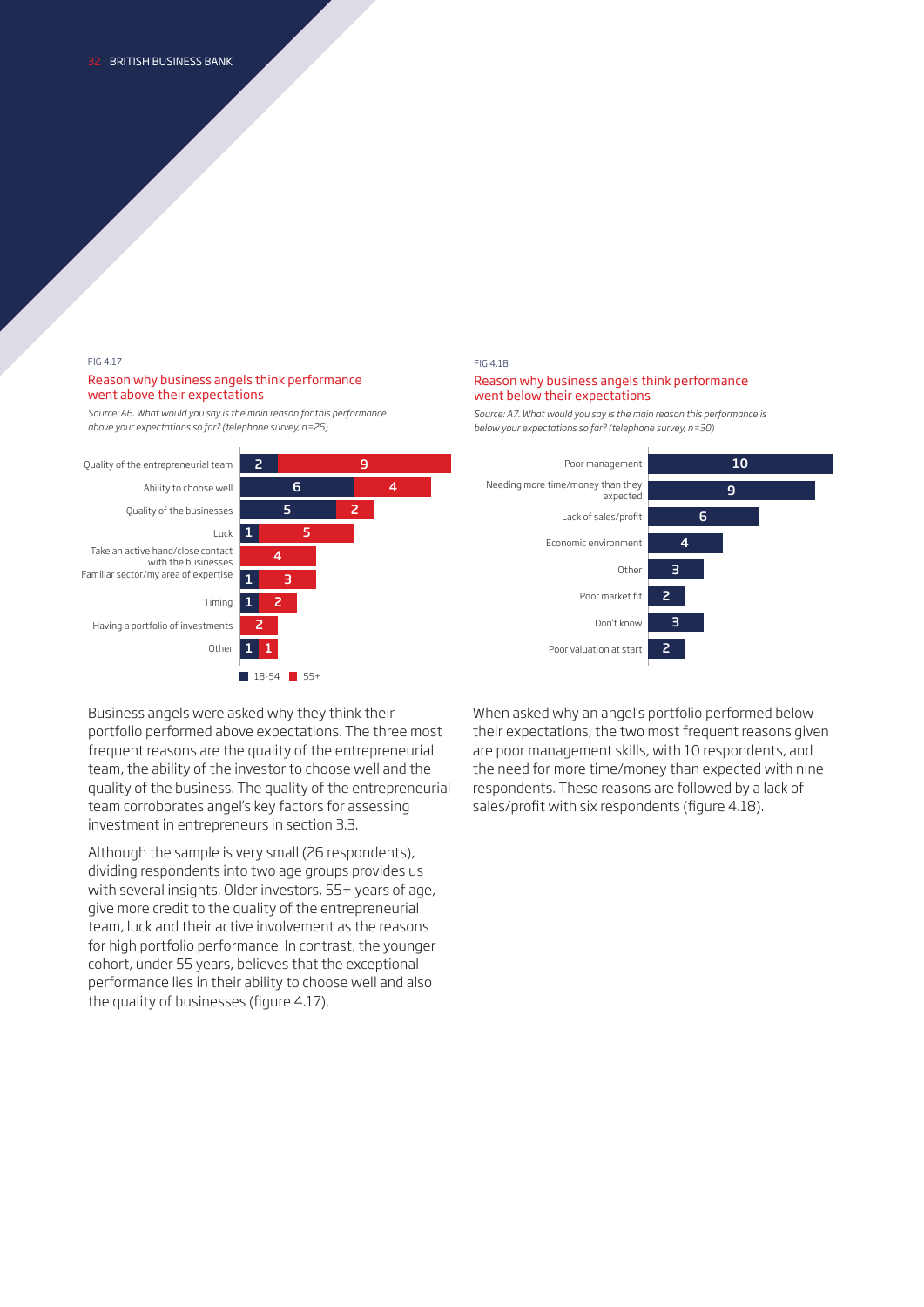### 4.5 Use of tax schemes– EIS and SEIS

The UK government offers tax efficient benefits to UK tax payers for their equity investment in higher-risk early stage start-ups and small companies. These are the Enterprise Investment Scheme (EIS) and the Seed Enterprise Investment Scheme (SEIS). EIS is designed so that a company can raise money to help grow their business and SEIS is designed to help companies raise money when it is starting to trade.

Since the launch of the EIS in 1993, 27,905 companies have received investment and over £18 billion of funds have been raised. Since SEIS was launched in 2012, 8,440 individual companies have received investment and £799 million in investment has been raised.

### FIG 4.19

### How business angels rate each of the following EIS and SEIS statements

*Source: A4 Summary. How would you rate each of the following statements? (online survey, n=509)* 

As a result of EIS/SEIS, I invest more overall eachyear in small businesses than I would otherwise As a result of EIS/SEIS, I invest in an earlier-stage business than I otherwise would have

> As a result of EIS/SEIS, I invested in a riskier business than I otherwise would have

I decided not to invest in a business because it wasn't eligible for SEIS/EIS

As a result of EIS/SEIS, I held my investment for longer than I otherwise would have In 2016-17, 3,470 companies raised a total of £1,797 million of funds under the EIS scheme and 2,260 companies received investment through the SEIS. London and the South East accounted for the largest proportion of investment with companies registered in these regions receiving 67% of the EIS investment and 63% of SEIS investment in [2016-17.26](https://2016-17.26)

In the 2017 Autumn Budget, the Chancellor announced a signifcant new enhanced level of fnance that could be committed to knowledge-intensive businesses, ofering the opportunity to commit a further £1 million from individual personal wealth to knowledge-intensive [businesses.27](https://businesses.27)



Agree Disagree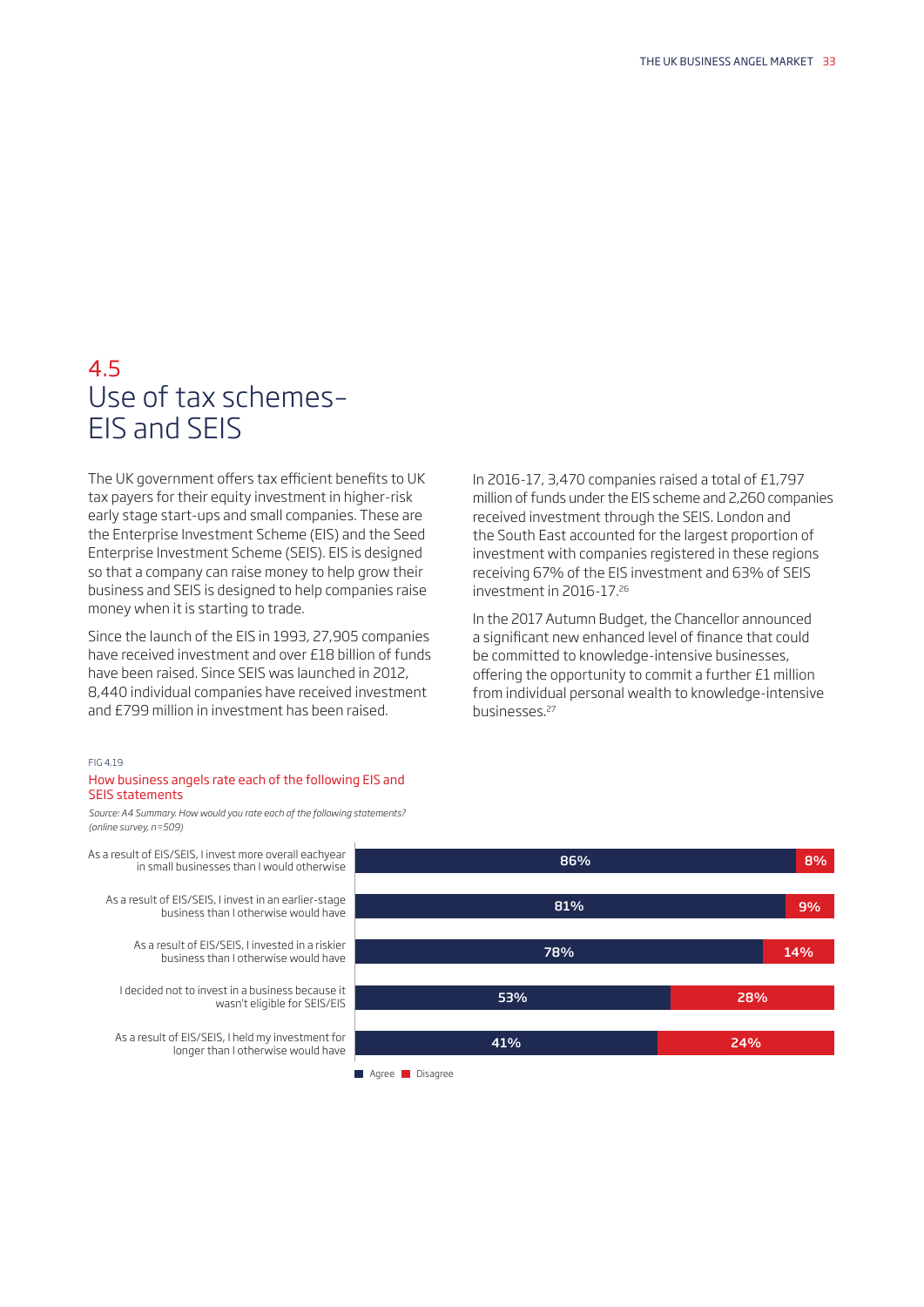### Business angels use of the EIS and SEIS schemes Business angels use of EIS scheme or SEIS scheme by age group

*For how many investments did you use the SEIS Scheme? (online survey, n=586) (online survey, n=581)* 



The survey provides evidence that EIS and SEIS have an impact on the investment behaviour of angels. A clear majority of angels report that they invest more in small businesses because of the EIS and SEIS schemes (86%). Both schemes encourage investment, with 81% of angels saying that they invest in earlier-stage businesses and 78% saying that they invest in riskier businesses because of it. Around half of the angels (53%) say they do not invest in businesses because they are not eligible for the EIS and SEIS schemes (figure 4.19).

#### FIG 4.20 FIG 4.21





Both schemes are heavily used with 87% of angels using EIS or SEIS for at least one of their investments (fgure 4.20). 83% of business angels who made an equity investment in the most recent tax year used the EIS scheme for one or more investments. EIS appears to be used for most of the investments; on average, each angel used EIS scheme 3.4 times in 2016-17. This compares to an average of 4.4 investments (EIS and non-EIS) per angel over the same period.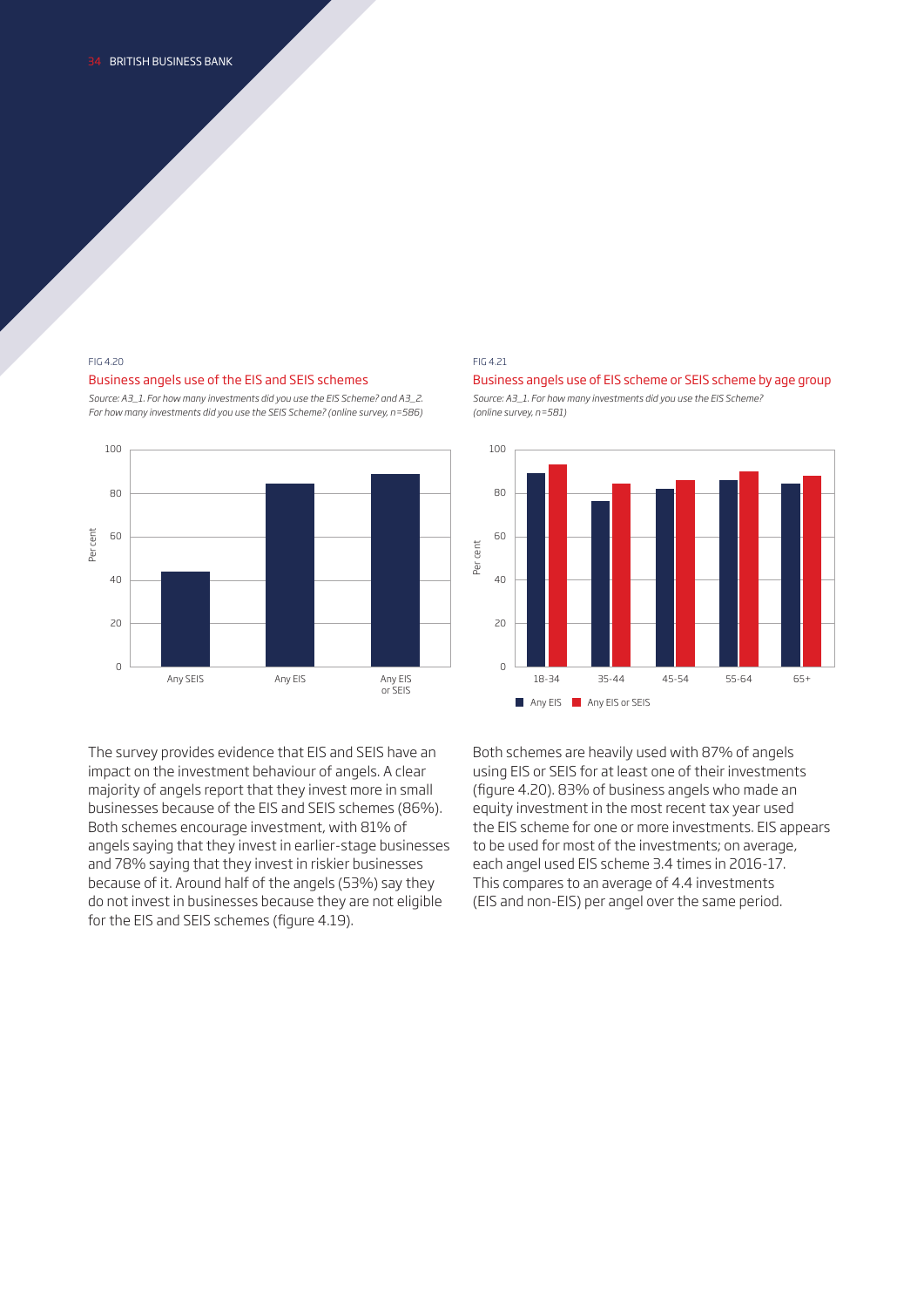### <span id="page-34-0"></span>FIG 4.22

# 100 80 60 40 20 0 scheme rule. Per cent Any EIS Any EIS or SEIS **Male Female White Any other ethnicity**

Business angels use of EIS scheme by gender and ethnicity *Source: A3\_1. For how many investments did you use the EIS Scheme?* 

*(online survey, gender n=579 and ethnicity n=565)* 

 of the respondents said that EIS does not cause them to hold their investment for longer (24%) while more than To make full use of the EIS and SEIS schemes, business angels must hold their investment for at least three years. There is a divide in the survey respondents as to whether angels hold their investment for longer as a result. A quarter a third (41%) said that they are doing so because of the

The EIS and SEIS are widely used across age groups, with at least 83% of investors in each age group using EIS or SEIS for at least one deal (figure 4.21).

Use of the EIS and SEIS schemes is also widely used across both genders and ethnicity (figure 4.22).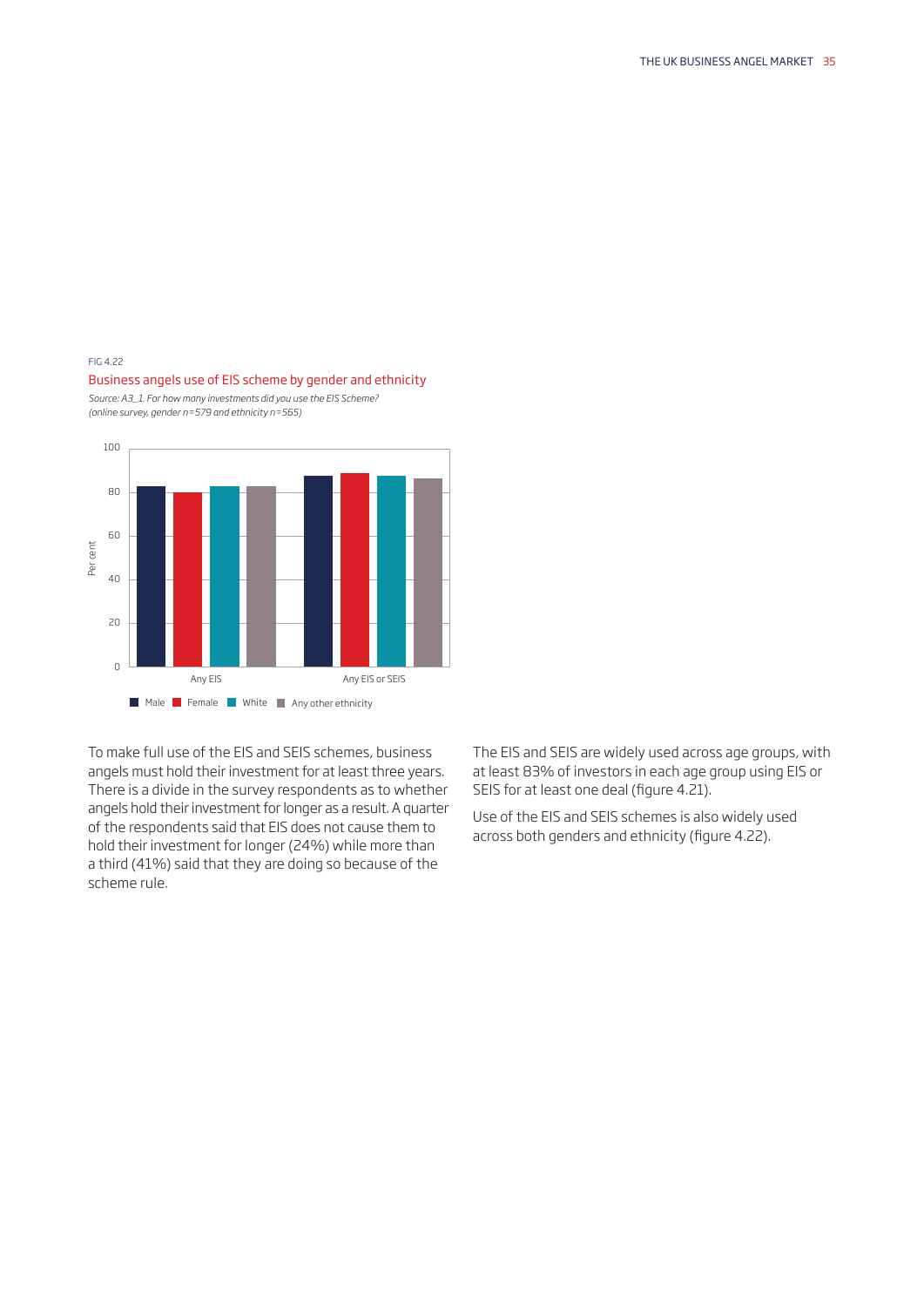## 4.6 Exit and challenges

A successful business angel investment requires an exit with a positive return. This section first looks at the number of exits, and then considers the rate of return achieved, before discussing the challenges faced by angels.

On exits, the survey data shows that whilst over 90% of angels made a new investment in 2016-17, only 30% experienced an exit from an investment within their portfolio (fgure 4.23). Of those that had an exit, half of them had one exit, 9% had two exits and the remaining 6% had three or more exits. For those that had recently begun

### FIG 4.23 Business angel exits

*Source: C1. Have you exited any investments in the fnancial year ended 5th April 2017? If yes, how many? (online survey, n=159)* 



angel investing it is not surprising that they had not yet experienced an exit. However, for the 57% of respondents who have been active for more than five years, many had still not exited in 2016-17.

The survey also sought information on the rate of return achieved. A third of angels made 1 to 5 times their initial investment with 14% achieving a multiple above 5 (figure 4.24).

However, refecting the higher risk nature of angel investment, almost half have been written off.

### FIG 4.24 Business angel multiple for each exit

*Source: C2. For each exit, please specify the approximate multiple for each one (telephone survey, n=88)* 

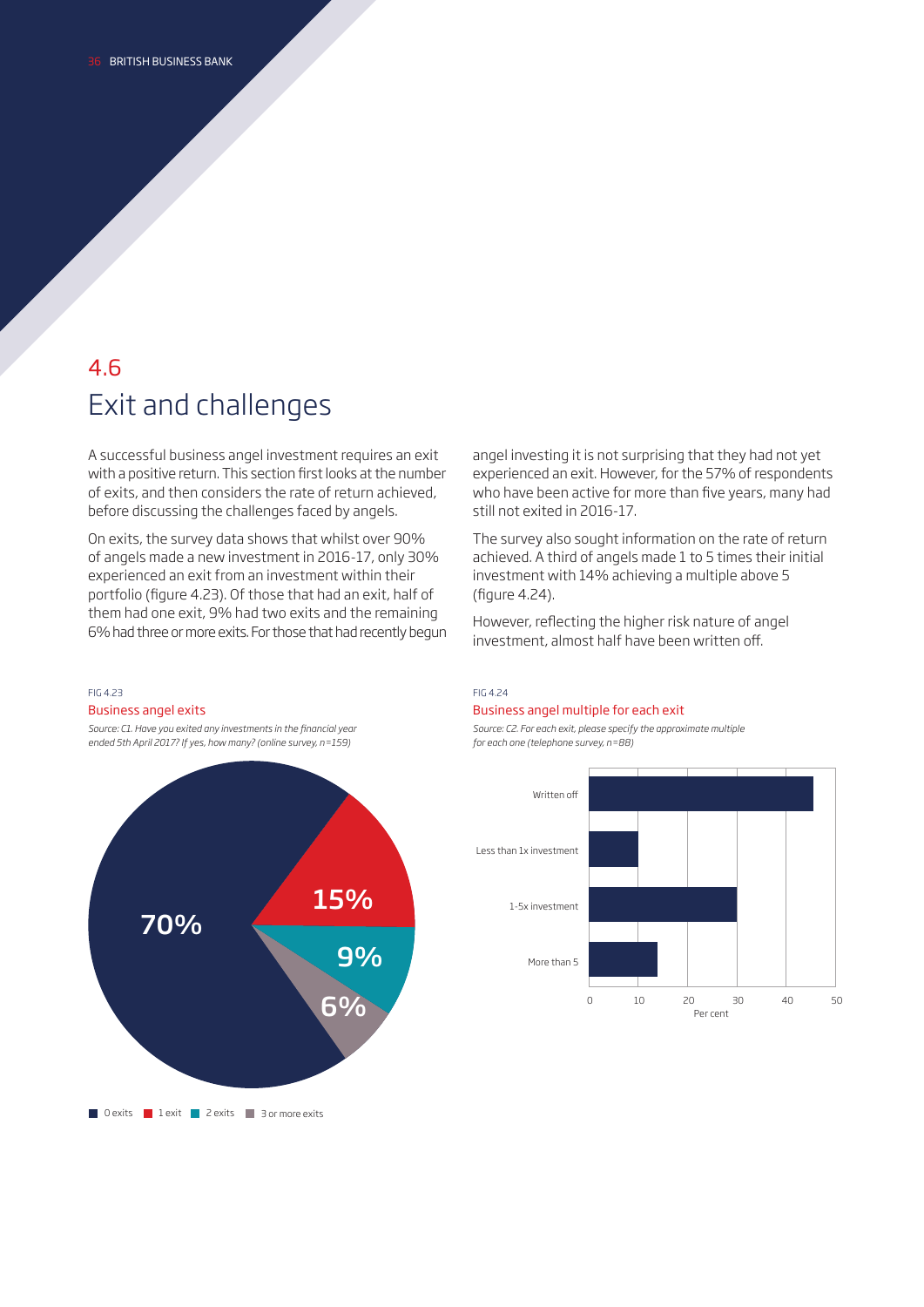For those where a sale has taken place, by far the most common route is exit by trade sale at 33% of all exits (figure 4.25).

Considering the number of exits and an angel's experience, there is evidence that there is often a lengthy period of time before angels achieve an exit from any of their investments. The survey figures suggest that only when 10-15 years' have passed since their frst investment, do the majority of angels experience an exit (figure 4.26).

Even then, 1 in 3 angels have not experienced any exit. This does not necessarily indicate that all investments had a lengthy expected duration, but rather that an exit opportunity has not yet arisen.

### "All business angels seek a heavenly exit route for their businesses."

### FIG 4.25

### Exit route for each business angel exit

*Source: C3. For each of these exits, what was the exit route? (telephone survey, n=88)* 



### FIG 4.26 Business angel exits by experience

*Source: C1. Have you exited any investments in the fnancial year ended 5th April 2017? If yes, how many? (online survey, n=159)* 

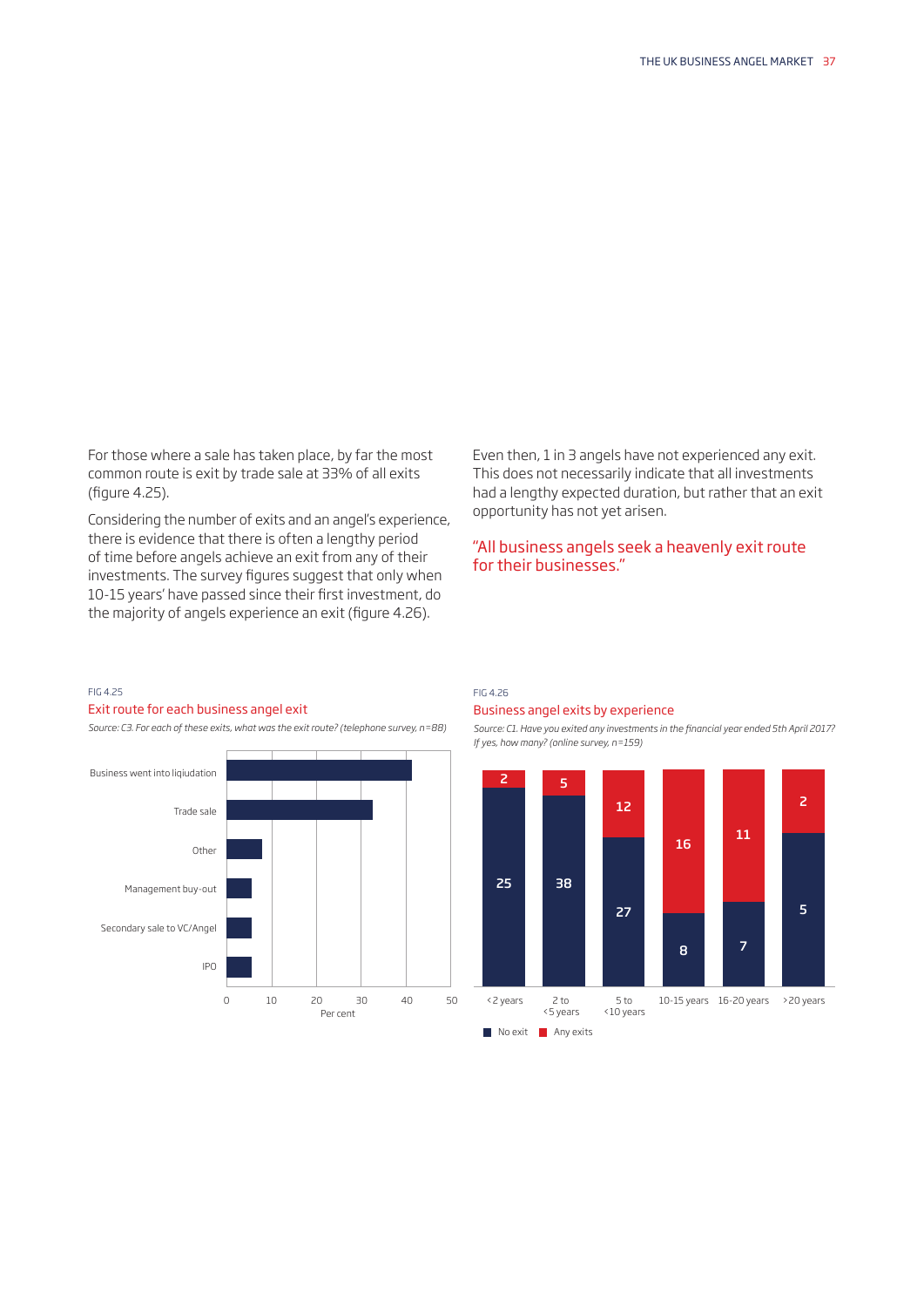However, investors remain positive about the potential for exits. When considering the current portfolio, half of the angels expect to have the opportunity to make at least one exit in the next year. A quarter believes that they will have one opportunity to exit in the next 12 months, with the rest hopeful of multiple exit opportunities (figure 4.27).

The survey also asked about angels future investment intentions. Almost 90% of angels said that they would reinvest their gains in further angel investments, suggesting that those who receive at least some return from their initial investments have sufficient confidence to seek further investment opportunities (figure 4.29).

The survey also identifed the main challenges for the business angel investors in the next 12 months. The most common response is the difficulty of identifying good investment opportunities. Angels across the UK see this as a major challenge (figure 4.30).

#### FIG 4.27

### Number of investments business angels think their portfolio will offer an opportunity for an exit or liquidity in the next 12 months?

*Source: C4. How many investments in your current portfolio do you think will ofer you an opportunity for exit or liquidity in the next 12 months? (telephone survey, n=159)* 



as a business angel in the next 12 months by location *Source: D1. What are the main challenges that you foresee in your role as a business angel in the next 12 months? (telephone survey, n=159)* 

Main challenges that business angels foresee in their role



**London and the South East** 

FIG 4.28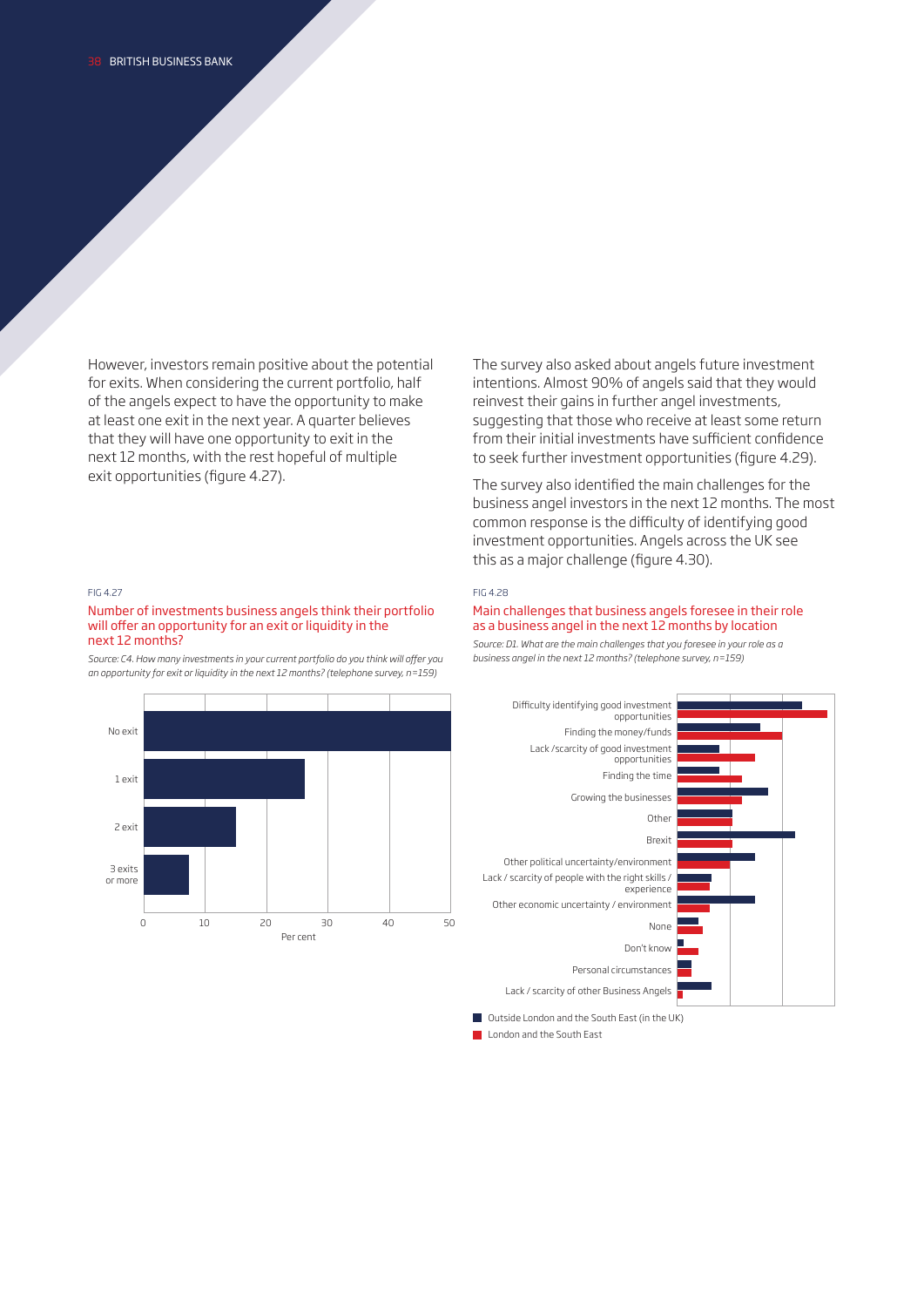However, economic uncertainty, whether from the wider economic environment or Brexit, is also seen a challenge, more so outside London and the South East.

Business angel investors would like to see more promotion of their activities to encourage more people to become angels. They also find it would be helpful if there were better guidance and education for business angels themselves.

### FIG 4.29

### Asking business angels whether they reinvest some or all of their exit gains in further angel investments

*Source: C5. When you have a successful exit or achieve some liquidity, do you normally go on to reinvest some or all of your gains in further angel investments? (telephone survey, n=159)* 



A third of angels (25%) who started investing less than two years ago emphasise the need to improve the business angel community. While the UK has the most established tax scheme in Europe for business angels, almost 23% would like to see some improvements to the current arrangement. 17% are happy with maintaining the current scheme (Figure 4.30).

### FIG 4.30

### Asking business angels what should be done to support their role

*Source: D2 What do you feel should be done to support the role of business angel investors here in the UK and potentially encourage more individuals to become angels? (telephone survey, n=144)* 



### FIG 4.31

### Asking business angels what should be done to support their roles

Source: D2 What do you feel should be done to support the role of business angel *investors here in the UK and potentially encourage more individuals to become angels? (telephone survey, n=144)* 

# $\bigcap_{M\in N}\bigcap_{\tau}$   $\bigcap_{\tau}$   $\bigcap_{\tau}$   $\bigcap_{\tau}$   $\bigcap_{\tau}$   $\bigcap_{\tau}$ JSIN investment NEWTAX investment CONCEPT investors CAPITAL support entrepreneurs angels support angels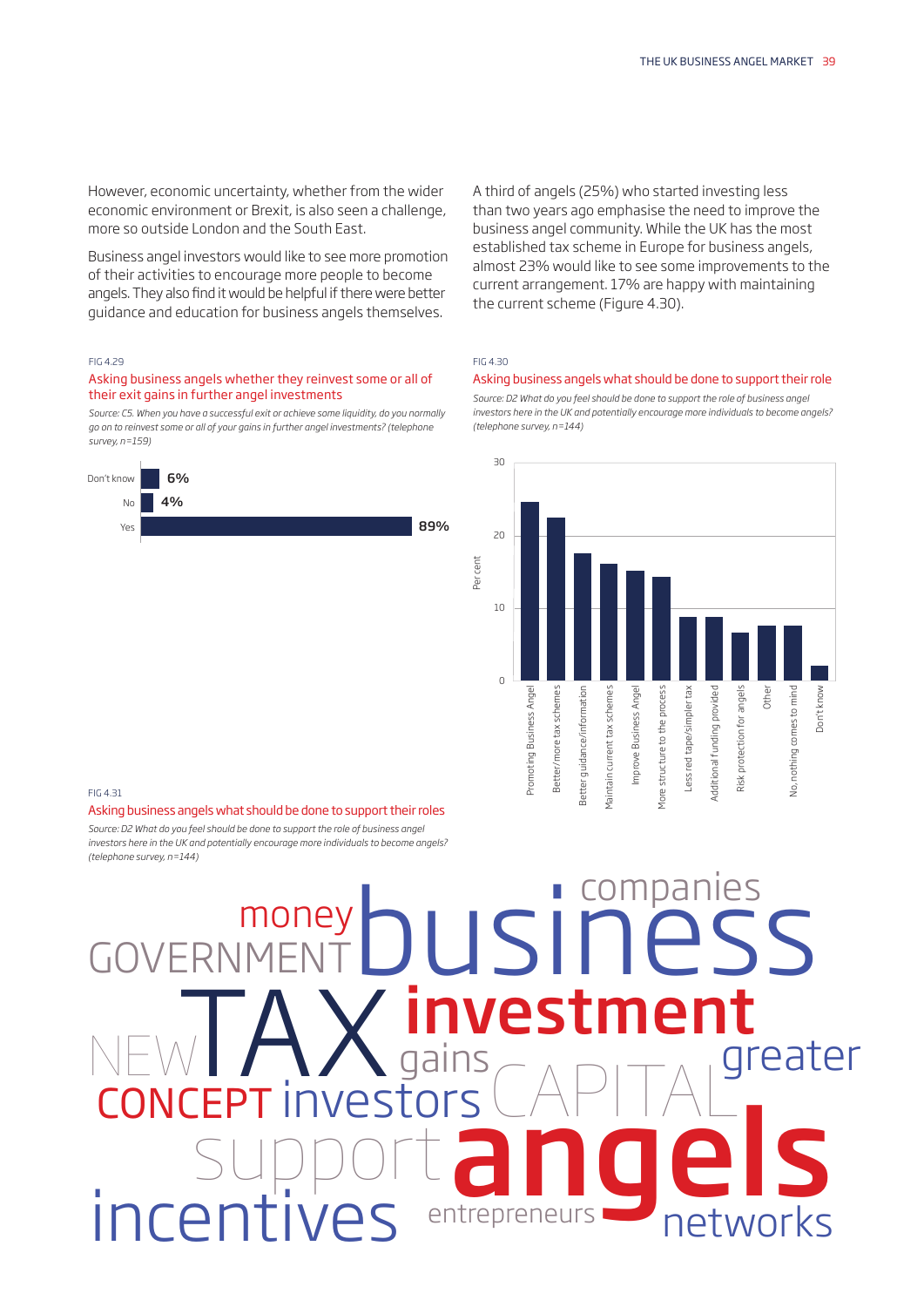# About Us

## British Business Bank

The British Business Bank is a government-owned economic development bank. Our mission is to help drive economic growth by making fnance markets work better for smaller businesses – wherever they are in the UK and wherever they are on their business journey – enabling them to prosper and grow.

We don't lend or invest directly. Instead we work with over 100 partners such as banks, leasing companies, venture capital funds and web-based platforms.

Businesses apply for fnance through our partners who, because they work with us, can lend and invest more, especially to younger and faster growing companies.

Our aim is to make fnance markets work better for small businesses in the UK at all stages of their development: starting up, scaling up and staying ahead.

### Our Objectives

- We increase the supply of fnance available to smaller businesses where markets don't work well.
- We create a more diverse and vibrant fnance market for smaller businesses, with a greater choice of options and providers.
- We encourage and enable SMEs to seek the fnance best suited to their needs.
- We achieve this whilst managing taxpayer resources efficiently and within a robust risk management framework.
- We identify and help to reduce imbalances in access to fnance for smaller businesses across the UK.
- We will be the centre of expertise on smaller business fnance in the UK, providing advice and support to Government.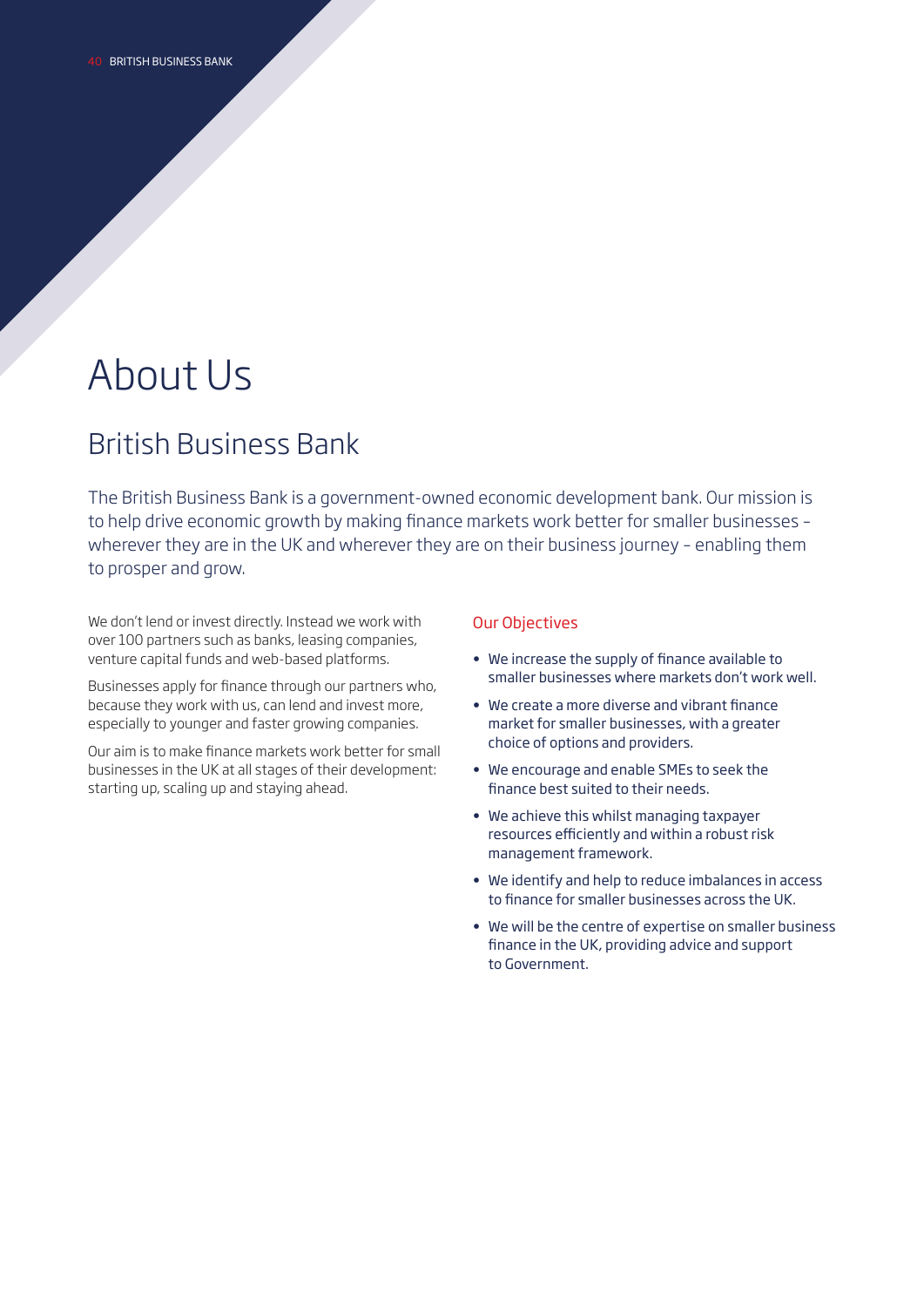## The UK Business Angels Association

The UK Business Angels Association (UKBAA) is the national trade association for angel and early-stage investment, representing over 170-member organisations and around 18,000 investors. Business angels in the UK collectively invest an estimated £1.5 billion per annum and are therefore the UK's largest source of investment for start-ups and early-stage businesses seeking to grow.

UKBAA's members include angel networks, syndicates, individual investors, early-stage VCs, equity crowdfunding platforms, accelerators, professional advisers and intermediaries. UKBAA acts as the voice of the angel investment community and strives to build and connect the angel investment ecosystem so as to ensure a coherent landscape for fnancing high potential entrepreneurs.

### Our key activities are:

### ACTING AS THE VOICE OF THE ANGEL INVESTMENT

COMMUNITY UKBAA represents the views and interests of the angel investment community to government, opinion formers and business leaders at national, European and international levels, with a view to raising awareness about the asset class and ensuring a supportive fiscal and technical environment that enables investors to continue to back great businesses.

### BUILDING AND CONNECTING THE ANGEL ECOSYSTEM

UKBAA enables opportunities for all members of the angel and early-stage community to meet and share knowledge and experiences. Our programme of fagship events includes large thought leadership summits, an annual angel investment awards, plus sector-specifc and regional events, offering the opportunity for interaction among all players in the community.

### INFORMATION PROVISION AND ANALYSIS UKBAA

provides market intelligence on key trends and new developments in the angel investment landscape. We provide access to information and advice for investors and entrepreneurs, as well as an online directory of investors, via our website. We disseminate regular market updates via our regular e-newsletter and social media.

### PROVIDING ACCESS TO QUALITY INVESTMENT

OPPORTUNITIES UKBAA facilitates and supports investors' access to opportunities for investment. This includes the DealShare platform, an exclusive UKBAA members-only online marketplace for the sharing and referral of deals. We also provide support for third party investment events and connecting entrepreneurs to investors.

### PROMOTING GOOD PRACTICE AND QUALITY

**STANDARDS UKBAA** offers access to skills and training for new angels to enable them to become competent and efective investors. This includes a new nationally accredited angel investing qualifcation and e-learning programme. We also promote angel syndication and encourage those with capacity to become lead angels.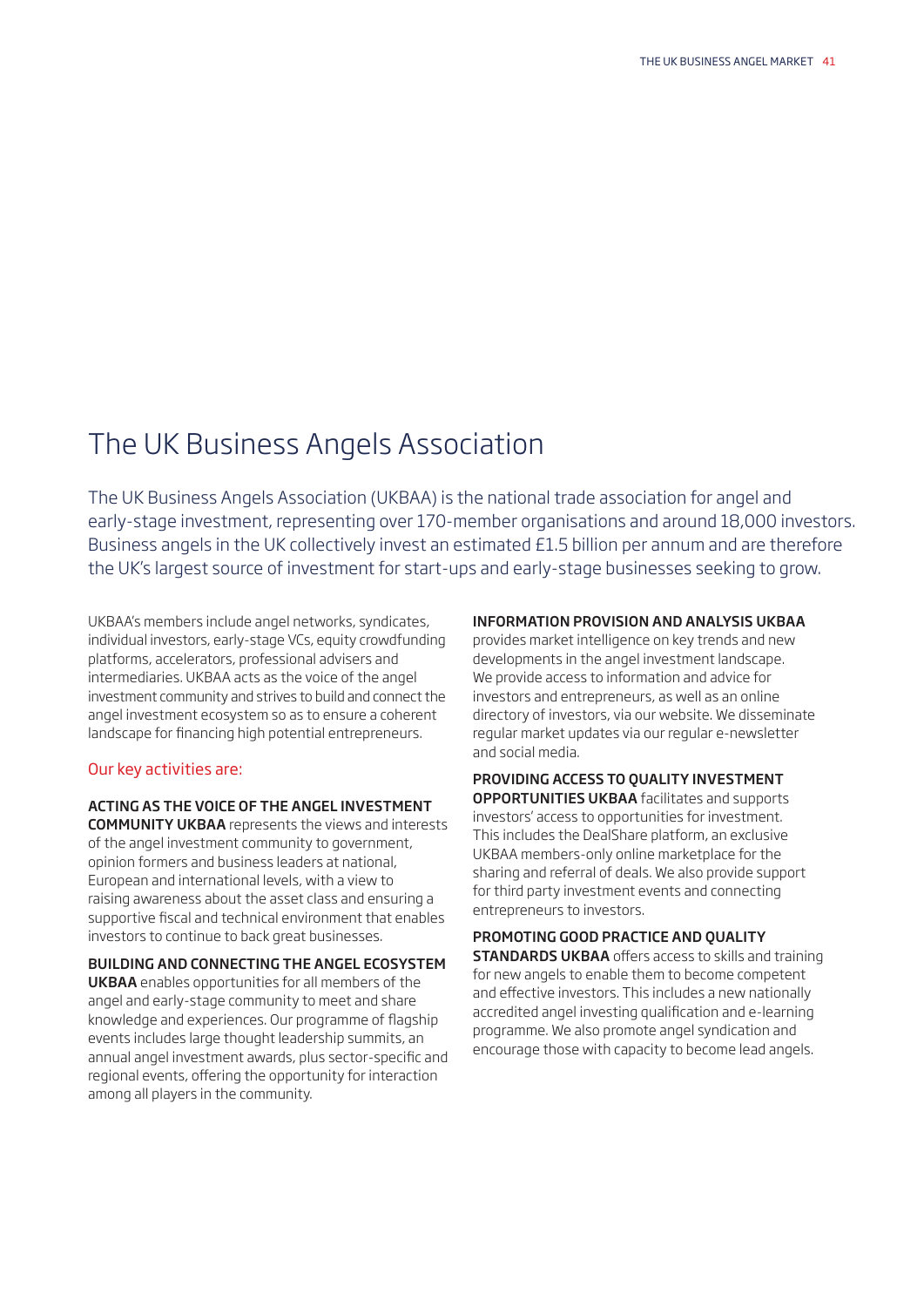## ACKNOWLEDGEMENTS

This paper was developed by the British Business Bank Economics Team including Matt Adey, Leath Al Obaidi and Bronwyn McDonald in collaboration with the UK Business Angels Association. We would like to thank all who provided input and comments on the report.

## ENDNOTES

- 1. UKBAA Angel Hubs:<https://www.ukbaa.org.uk/angelhubs>/
- 2. The efective Angel Investor: [https://www.ukbaa.org.uk/efectiveangelinvestor](https://www.ukbaa.org.uk/effectiveangelinvestor)/
- 3. Centre for Strategy and Evaluation Services (2014). Evaluation of EU Member States' Business Angel Markets and Policies Final Report. Sevenoaks, Kent. 4. HMT (2017) "Financing Growth in Innovative Firms: Consultation".
- 5. The consultation defned patient capital as "long-term investment in innovative frms led by ambitious entrepreneurs who want to build large-scale businesses."
- 6. Financing High-Growth Firms: The Role of Angel Investors OECD. (2018). [Oecd.org](https://Oecd.org). 7. Ibid.
- 
- 8. The contribution to the UK economy of frms using venture capital and business angel fnance (Oxford Economics & BVCA) (2017). [bvca.co.uk](https://bvca.co.uk)
- 9. Wright, M., Hart, M., & Fu, K. (2015). A nation of angels: Assessing the impact of angel investing across the UK. Enterprise Research Centre.
- 10. WA4E Women Business Angels for Europe's Entrepreneurs The Barriers and Opportunities for Women Angel Investing in Europe. (2018). Wa4e. [businessangelseurope.com](https://businessangelseurope.com).
- 11. The WA4E survey had 182 female respondents but approximately only half of them were angels.
- 12. Landström, H., & Mason, C. (Eds.). (2016). Handbook of research on business angels. Edward Elgar Publishing.
- 13. Ethnicity and National Identity in England and Wales Office for National Statistics. (2018). Ons.gov.uk
- 14. Hegde, D., & Tumlinson, J. (2014). Does Social Proximity Enhance Business Partnerships? Theory and Evidence from Ethnicity's Role in U.S. Venture Capital. Management Science, 60(9), 2355-2380.
- 15. Wright, M., Hart, M., & Fu, K. (2015). A nation of angels: Assessing the impact of angel investing across the UK. Enterprise Research Centre.
- 16. McKaskill, T. (2006). Angel investing: Wealth creation through investments in entrepreneurial ventures. Melbourne: Wilkinson Publishing.
- 17. HMT (2017) "Financing Growth in Innovative Firms: Consultation Response"
- 18. HMT (2017) "Financing Growth in Innovative Firms: Consultation"
- 19. Small Business Finance Markets report 2018 British Business Bank
- 20. Mason, C. M., and Botelho, T. (2016). "The role of the exit in the investment decision of business angel gatekeepers". International Small Business Journal, vol. 34, 2: pp. 157-175.
- 21. Wiltbank, R. E., (2009). "Siding with the Angels: Business Angel investing-promising outcomes and efective strategies". NESTA.
- 22. Mason, C. M., Harrison, R. T., and Botelho, T. (2015). "Business Angel Exits: Strategies and Processes." International Research Handbook on Entrepreneurial Finance. Hussain, J. G. and Scott, J. M. (Eds). Edward Elgar. 23. Mean
- 24. Riding, A. L. (2008). Business angels and love money investors: segments of the informal market for risk capital. Venture Capital, 10(4), 355-369.
- 25. See Global Entrepreneurship Monitor United Kingdom 2016 Monitoring Report for a discussion of sources of funding for start-ups
- 26. Enterprise Investment Scheme, Seed Enterprise Investment Scheme and Social Investment Tax Relief Statistics: May 2018
- 27. Income Tax: The Enterprise Investment Scheme and Venture Capital Trusts encouraging investments in knowledge-intensive companies
- 28. Wright, M., Hart, M., & Fu, K. (2015). A nation of angels: Assessing the impact of angel investing across the UK. Enterprise Research Centre.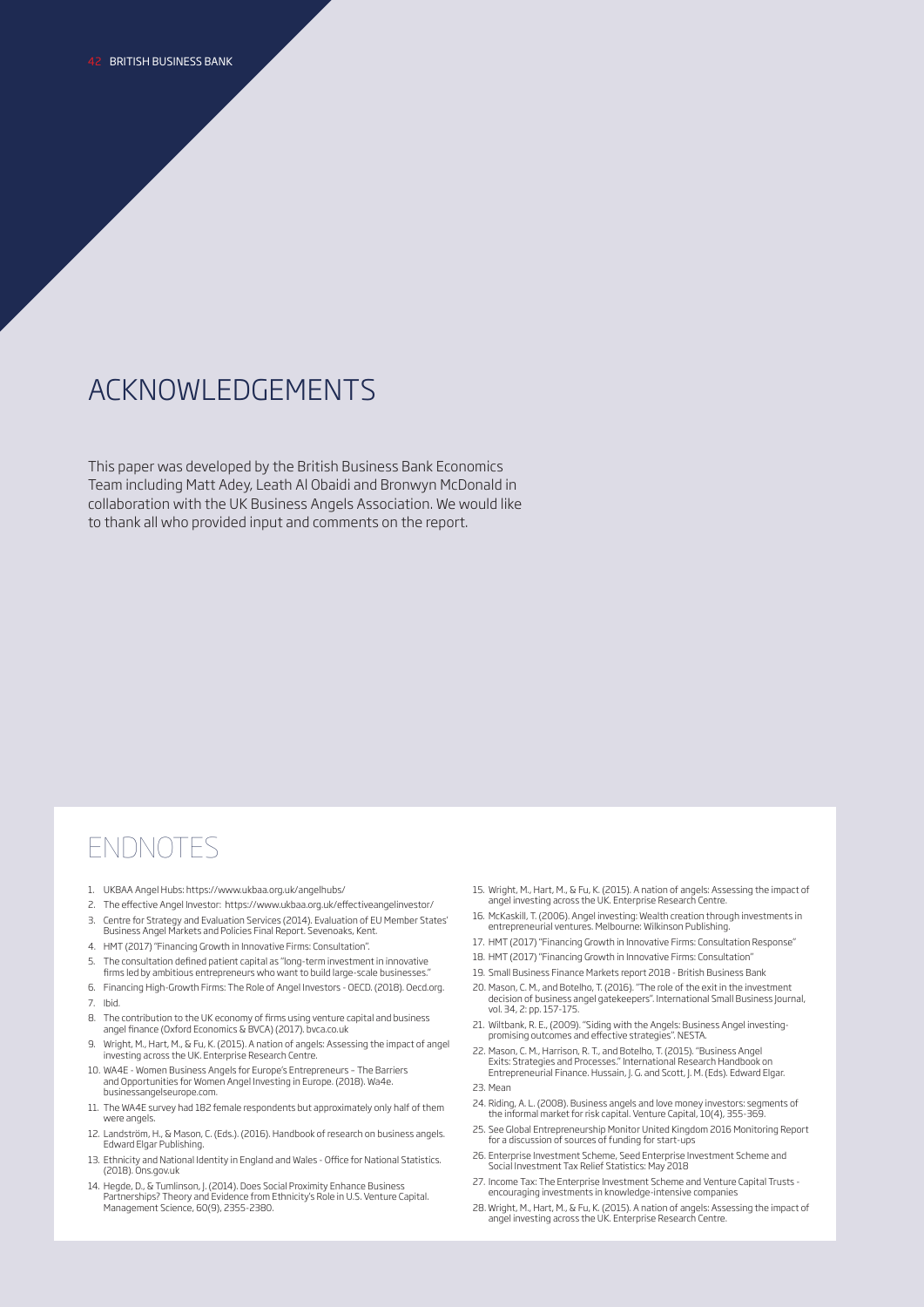### Legal Notices

British Business Bank plc is the holding company of the group operating under the trading name of British Business Bank. It is a development bank wholly owned by HM Government which is not authorised or regulated by the Prudential Regulation Authority (PRA) or the Financial Conduct Authority (FCA). The British Business Bank operates under its own trading name through a number of subsidiaries, one of which is authorised and regulated by the FCA. British Business Bank plc and its subsidiary entities are not banking institutions and do not operate as such. Accordingly, none of the British Business Bank group of companies takes deposits or ofers banking services.

A complete legal structure chart for British Business Bank plc can be found at <www.british-business-bank.co.uk>